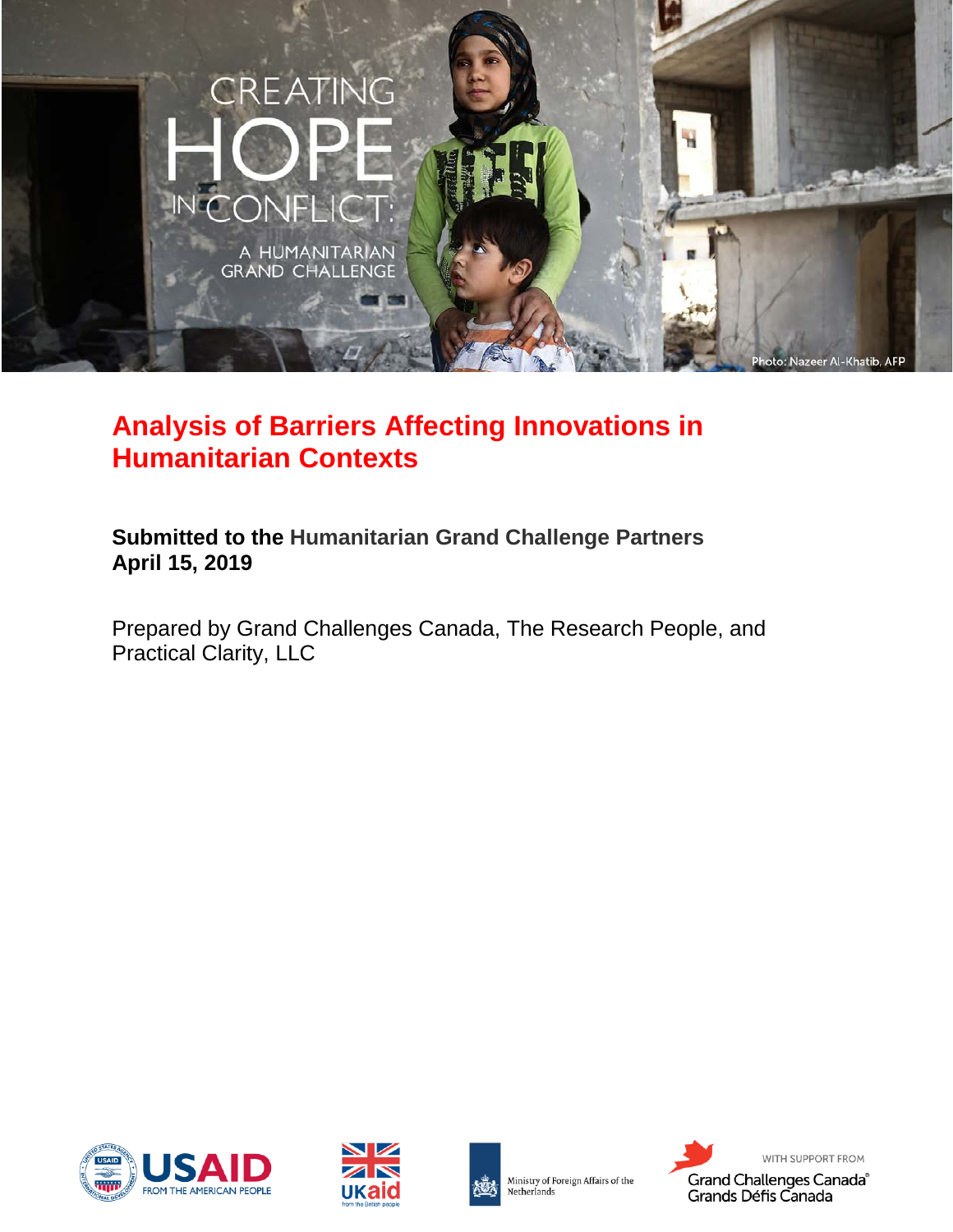# <span id="page-1-0"></span>**Executive Summary**

As the length, frequency, and scope of the world's conflicts increase, it is becoming more difficult to reach affected people in insecure areas with life-saving and life-improving humanitarian assistance. The U.S. Agency for International Development, the UK Department for International Development, the Ministry of Foreign Affairs of the Netherlands, and Grand Challenges Canada established the Humanitarian Grand Challenge to save and improve the lives of vulnerable people affected by conflict. The Humanitarian Grand Challenge funds bold solutions that allow communities to respond more nimbly to complex emergencies, with a focus on four specific areas:

- 1. Access to life-saving information
- 2. Health supplies and services
- 3. Water, sanitation and hygiene (WASH)
- 4. Access to energy

The Humanitarian Grand Challenge launched in February 2018, with a request for proposals (RFP) to identify new, innovative solutions that allow communities to respond more nimbly to complex emergencies. A total of 26 innovations have been selected for funding to date.

In early 2019 the Humanitarian Grand Challenge partners identified the need to conduct a barrier analysis to inform the focus of the second RFP and refine the priority areas for further funding. The purpose of the barrier analysis was to conduct an in-depth review of the key barriers that prevent and affect the provision of humanitarian aid in each of the four focus areas.

In March and April 2019, semi-structured interviews were conducted with 20 humanitarian experts, with expertise across the four focus areas. The interviews were supplemented by a desk review that included 20 papers on barriers and challenges in providing humanitarian aid.

A wide range of barriers were identified through the interviews and desk reviews, which spanned the global, regional, national and/or local levels. Two types of barriers and challenges emerged:

- 1. Sector-specific barriers that could (to varying degrees) be addressed by innovation in the four focus areas; and
- 2. Contextual or political challenges, that have historically blocked innovation and service provision within the humanitarian sector, and are beyond the scope of what humanitarian agencies or the Humanitarian Grand Challenge can address.

A total of ninety-two (92) sector-specific barriers were identified through the interviews and desk review, all of which are described in this report along with some specific examples of how they affect humanitarian service delivery, and prevent access. For each of the four focus areas, a corresponding barrier diagram was developed to show the interplay between the different barriers.







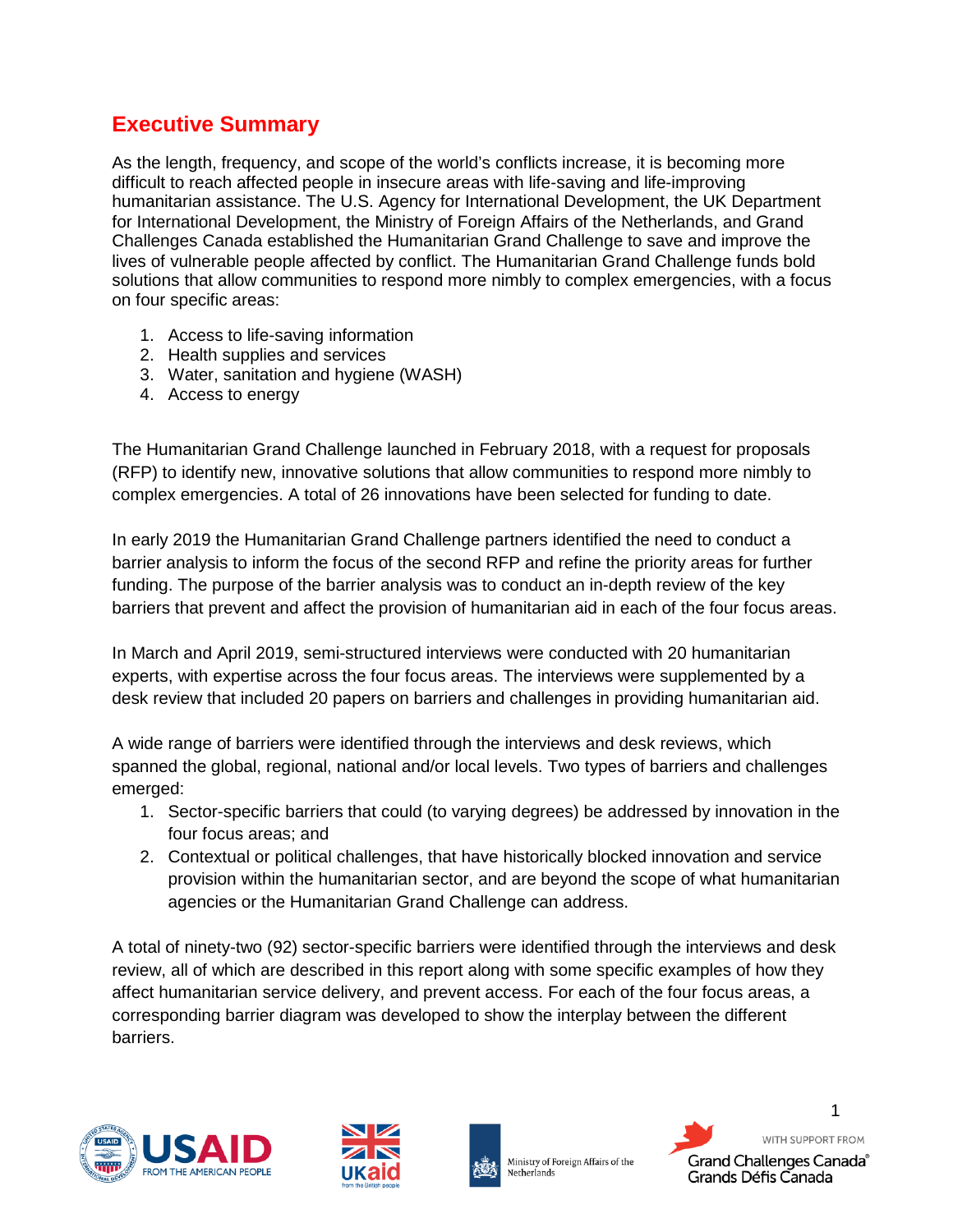# <span id="page-2-0"></span>**Table of Contents**

| 4.5 Cross-cutting issues in the delivery of Humanitarian Assistance in Hard to Reach-Conflict Zones |  |
|-----------------------------------------------------------------------------------------------------|--|
|                                                                                                     |  |
|                                                                                                     |  |
|                                                                                                     |  |
|                                                                                                     |  |
|                                                                                                     |  |







WITH SUPPORT FROM Grand Challenges Canada<sup>®</sup><br>Grands Défis Canada

 $\overline{2}$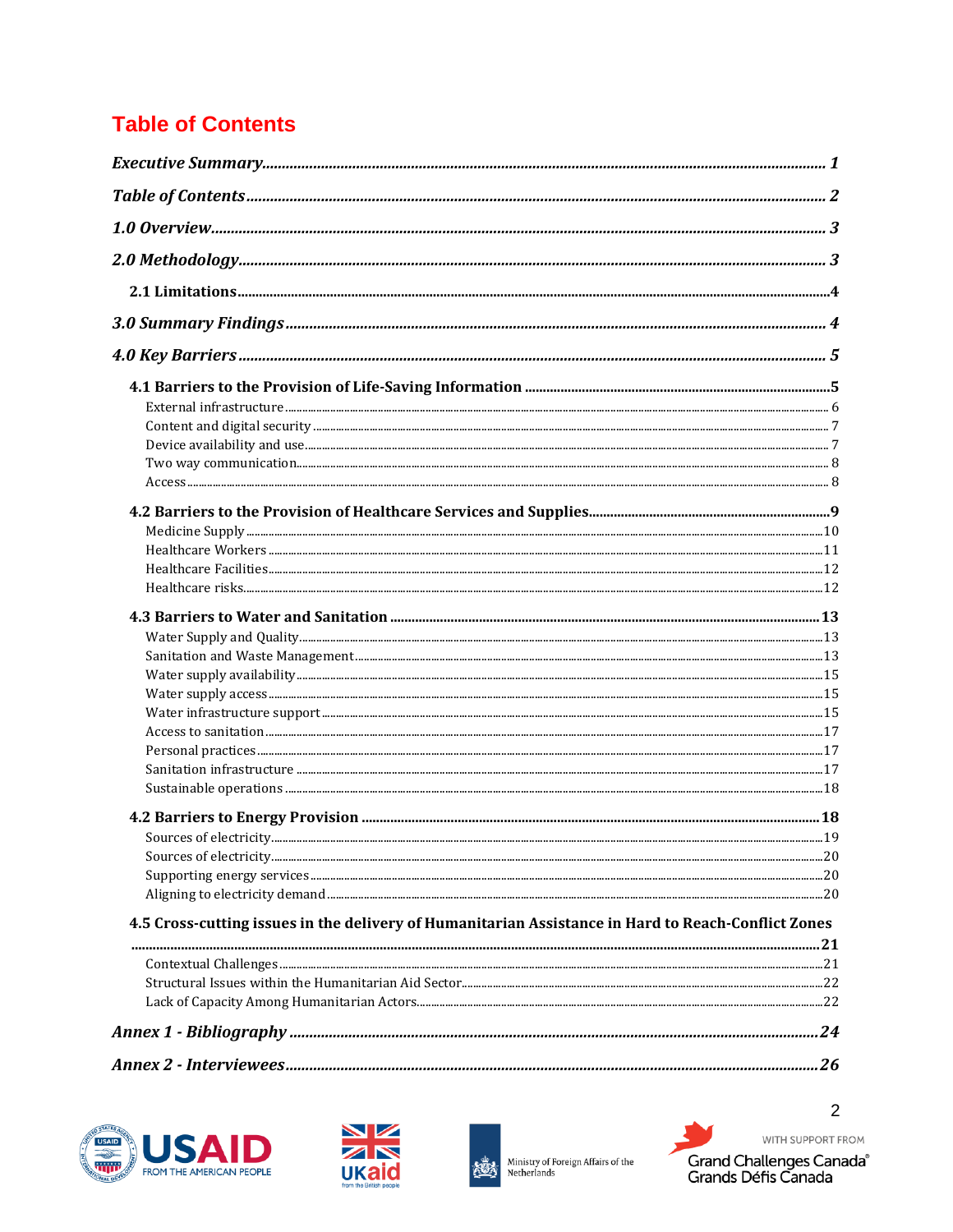# <span id="page-3-0"></span>**1.0 Overview**

Today, more than 20[1](#page-3-2) million people<sup>1</sup> around the world live in areas experiencing humanitarian crises. Millions of these people are unreachable by traditional humanitarian aid delivery due to armed conflict. As the length, frequency, and scope of the world's conflicts increase, it is becoming more difficult to reach affected people in insecure areas with life-saving and lifeimproving humanitarian assistance.

The U.S. Agency for International Development, the UK Department for International Development, the Ministry of Foreign Affairs of the Netherlands, and Grand Challenges Canada have partnered to create the **Humanitarian Grand Challenge**, which aims to identify and support ground-breaking solutions to significantly improve – and in some cases, save – the lives of vulnerable people affected by conflict. The Humanitarian Grand Challenge launched in February 2018, with a request for proposals (RFP) to identify bold solutions that allow communities to respond more nimbly to complex emergencies. In 2017 a scientific process involving 68 experts from across humanitarian sectors informed the four focus areas for the first round of innovations:

- 1. Access to life-saving information
- 2. Health supplies and services
- 3. Water, sanitation and hygiene (WASH)
- 4. Access to energy

Prior to launching the second RFP in 2019, the Humanitarian Grand Challenge partners identified the need to conduct a barrier analysis. The purpose of the barrier analysis was to conduct an in-depth review of the key barriers that prevent and affect the provision of humanitarian aid in each of the four focus areas. The results of the barrier analysis will inform the second RFP, so that the Humanitarian Grand Challenge is able to identify and support innovative solutions that aim to tackle these barriers. It is anticipated that this informative analysis will be useful across the humanitarian sector for agencies, decision-makers and stakeholders who want to understand barriers to effective service provision.

# <span id="page-3-1"></span>**2.0 Methodology**

In March and April 2019, interviews were conducted with 20 humanitarian experts, with expertise across the four focus areas. The initial interviewees were identified from among Humanitarian Grand Challenge partners and a snowball technique was used to identify additional interviewees, and to help fill gaps in sector-specific expertise.

Interviews were semi-structured and lasted 40-50 minutes. Each respondent was asked to identify and elaborate on barriers they thought were most critical. A list of the types of experts that were interviewed can be found in Annex 2. Given the sensitivity of the interviews, several of the respondents requested anonymity, and sector/expertise is listed without a specific role.

The interviews were supplemented by a desk review that included 20 papers on barriers and challenges in providing humanitarian aid. The papers were identified by Humanitarian Grand

<span id="page-3-2"></span> <sup>1</sup> ALNAP (2018) The State of the Humanitarian System 2018







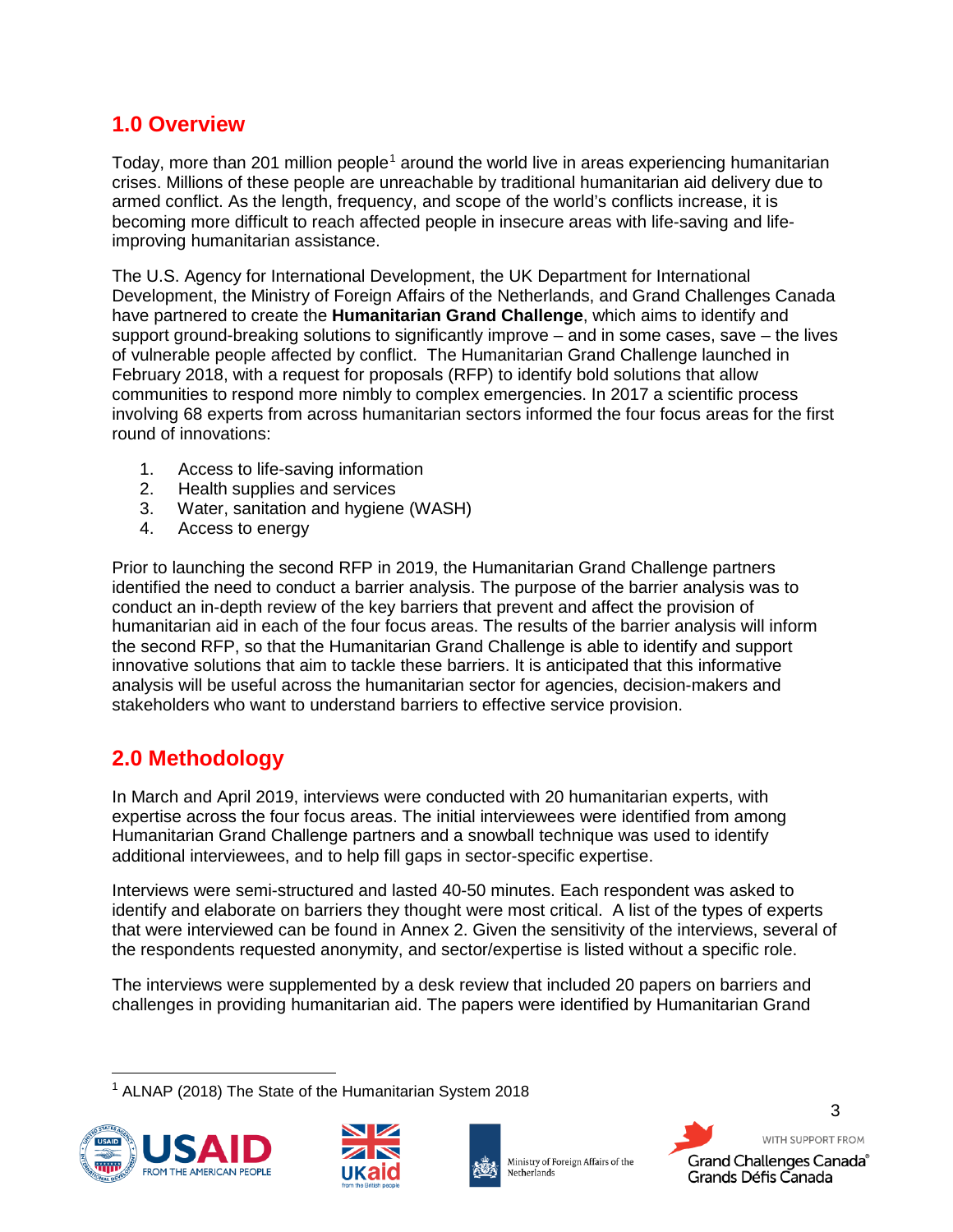Challenge partners, interview respondents, and from the authors' knowledge of relevant systematic reviews of the thematic areas. A full list of papers is provided in the bibliography.

### <span id="page-4-0"></span>**2.1 Limitations**

A snowball approach was used to identify key informants for interviews, and to identify key reports and documents to include in the desk review. This approach provides insight into the primary barriers faced by humanitarian organizations in each area, however it is not intended to be exhaustive.

Moreover, it should be noted that the context of the conflict-affected countries in this analysis may dramatically shift in the coming years, as existing conflicts evolve and new ones emerge. New barriers may arise as humanitarians implement interventions, and current barriers may lose importance. The authors of this analysis intend to periodically review the barriers and update the findings to keep them up-to-date and relevant.

# <span id="page-4-1"></span>**3.0 Summary Findings**

There was widespread agreement among interviewees that improvements are needed in humanitarian response to address needs in hard to reach conflict zones such as Syria, Yemen, South Sudan and the Democratic Republic of Congo (DRC). A wide range of barriers surfaced during the interviews and desk reviews, which spanned the global, regional, national and/or local levels. Through analysis of the interviews, ninety-two (92) barriers across the four focus areas were identified and included in this report.

Broadly speaking, there were two types of barriers and challenges that emerged during the interviews and desk research:

- 1. **Sector-specific barriers.** These are the types of barriers that exist at the local, national, and organizational levels, and are within the scope of what could be addressed through bold innovations funded by the Humanitarian Grand Challenge. These include barriers such as equipment and supply shortages, lack of locally-available expertise to address humanitarian issues, and high costs associated with maintaining infrastructure. While these barriers pose significant challenges to effective service provision, we believe innovative solutions could be found to tackle them.
- 2. **Cross-cutting contextual barriers.** The second part of the report highlights larger, more extensive contextual, political and structural barriers that have historically blocked innovation and service provision within the humanitarian sector. These include barriers such as corruption, a lack of humanitarian access due to government restrictions, and a focus on short term solutions. In general, these are not problems that can be solved by humanitarian organizations alone, or by a single innovation. Instead, innovators will need to circumvent many of these barriers to effectively take their innovations to scale and achieve meaningful impact. While these challenges are likely beyond the scope of the Humanitarian Grand Challenge to address through a targeted RFP, they frequently came up during the interviews and the desk review, and need to be considered as part of any plan for testing or scaling innovation.







Ministry of Foreign Affairs of the Netherlands

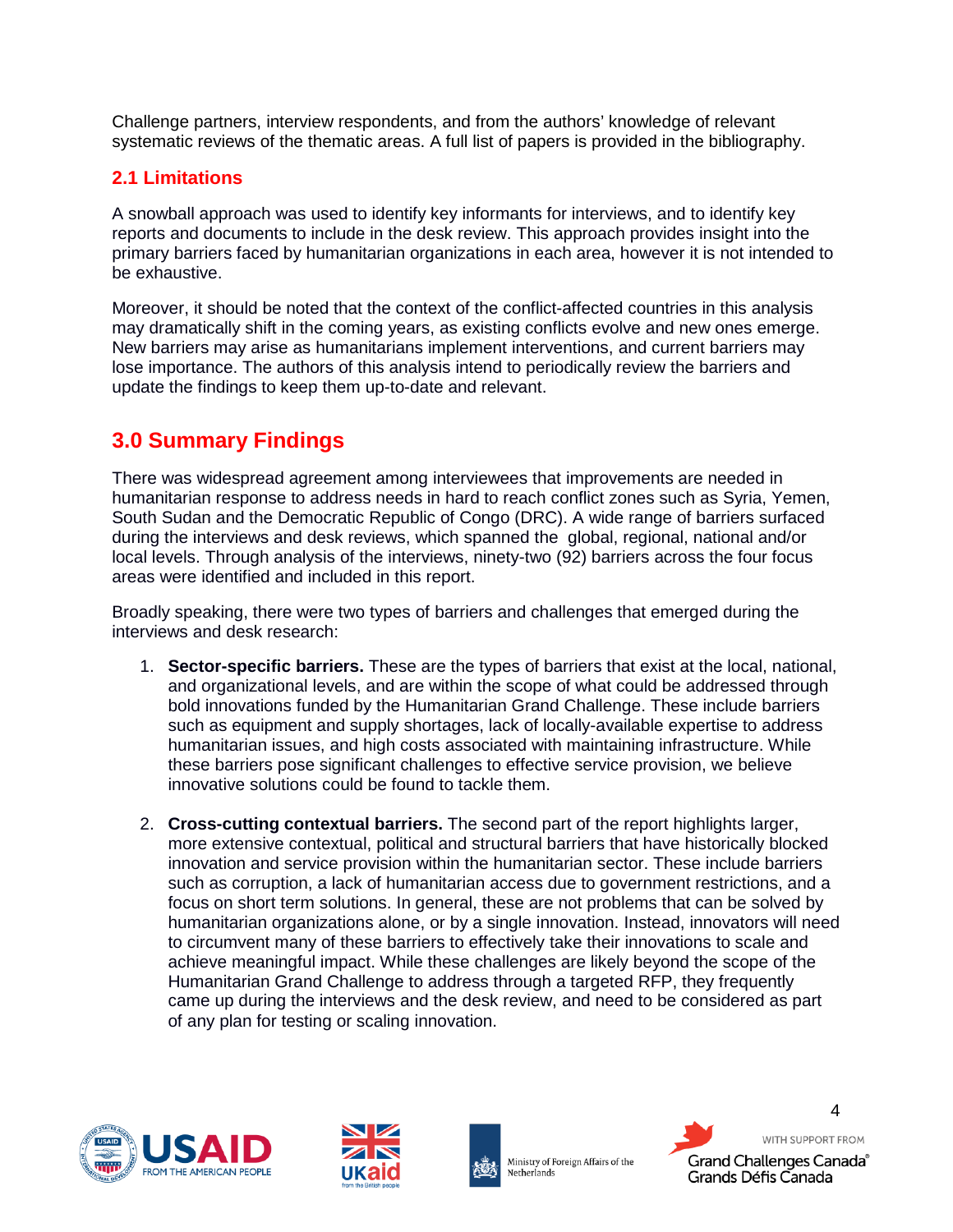# <span id="page-5-0"></span>**4.0 Key Barriers**

Barriers are categorized by those that are sector-specific barriers (sections 4.1 to 4.4) and those that are cross-cutting contextual challenges (section 4.5). The sector-specific barriers are categorized within the Humanitarian Grand Challenge's four focus areas:

- 1. Access to life-saving information
- 2. Health supplies and services
- 3. Water, sanitation and hygiene (WASH)
- 4. Access to energy

Each of the four focus areas is summarized with a barrier diagram that shows each of the corresponding barriers, and the interplay between them.

#### <span id="page-5-1"></span>**4.1 Barriers to the Provision of Life-Saving Information**

**The Humanitarian Grand Challenge seeks bold ideas that improve access to information and data to increase the impact of humanitarian assistance at the local level as well as enable more effective connections between affected populations and humanitarian responders.**

The barriers identified within this focus area are grouped into five broad categories:

- 1. External infrastructure;
- 2. Content and digital security;
- 3. Device availability and use;
- 4. Two way communications; and
- 5. Access.

The infrastructure challenges include the need to provide working and affordable cell phones and deliver supporting connectivity and WiFi services. This provides a platform on which appropriate content can be provided. Content must be tailored to the crisis and context as well as the local language and culture. This all must be delivered in a way that avoids digital harm and appropriately respects digital rights of people in crisis. Affected populations must be able to access information via mobile devices or through better two-way communications with humanitarian organizations. The specific needs of vulnerable groups must also be considered.







Ministry of Foreign Affairs of the Netherlands

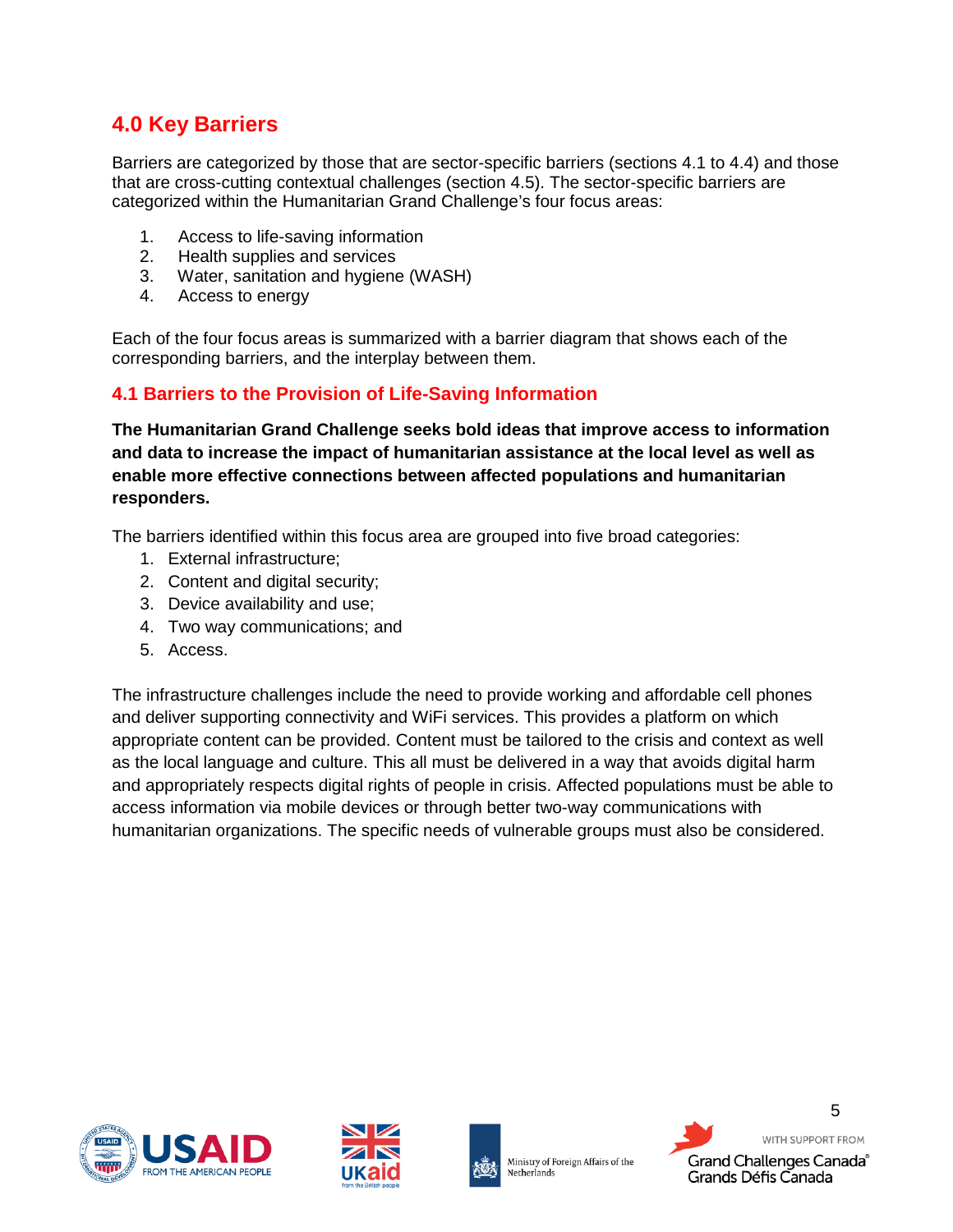

#### **Figure 1: Barrier Diagram for the Provision of Life-saving Information**

#### <span id="page-6-0"></span>**External infrastructure**

- 1. **Internet connectivity**: 2G and 3G coverage has increased dramatically in the past decade but remains inconsistent in conflict-affected countries. Camps for displaced people are often set up in remote and hard to reach areas, close to borders, and lack basic mobile/cellular infrastructure.
- 2. **Power for phones:** Energy infrastructure is often poor and access can be expensive for vulnerable groups, leaving them without connectivity, and unable to access important information. In some cases, phone users may be able to charge their devices using personal solar-powered chargers or by taking their phone to a communal charging station (see 4.5 Barriers to Energy Provision), but these options are not widely available for everyone who needs them.
- 3. **Other communication channels**: Humanitarian organizations use a variety of methods for two-way communication including radio, posters, community meetings, discussions with community leaders and representatives, and feedback phone-lines. However, the access and quality of these mechanisms vary widely and organizations rarely have feedback loops that let them understand how well communications mechanisms are working or that allow people know how their feedback has been used.







WITH SUPPORT FROM Grand Challenges Canada® Grands Défis Canada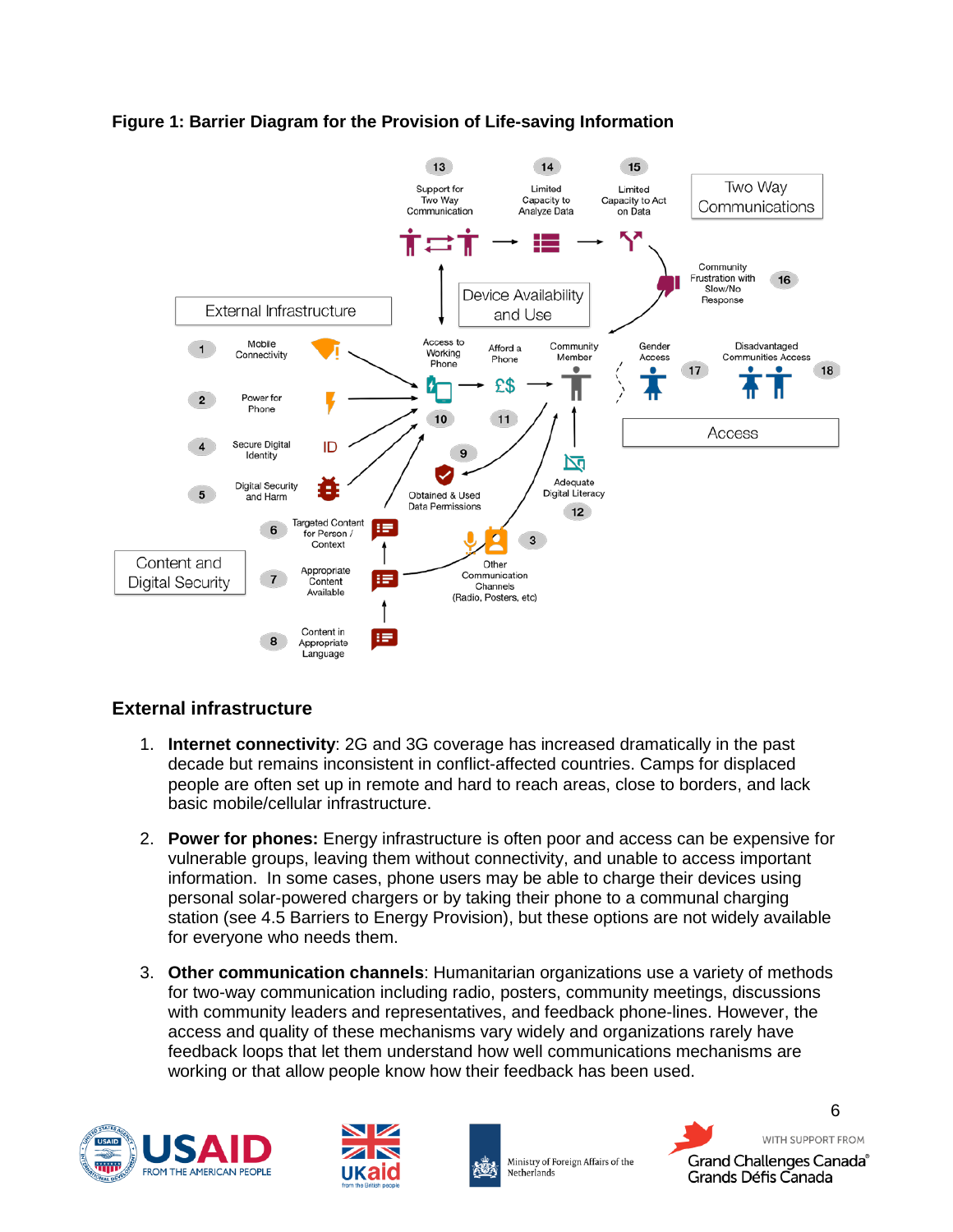- 4. **Secure digital identity:** Displaced people face legal barriers to accessing SIM cards, or opening bank or mobile money accounts in their own name. In some cases, governments restrict access to ID credentials, and in others, it takes a significant amount of time for governments to issue the necessary credentials.<sup>[2](#page-7-2)</sup>
- 5. **Digital security and harm:** In a conflict zone, both personal data and demographic data may be highly sensitive and subject to cyber-attacks, misuse, or carelessness. Vulnerable people may access sensitive services online without understanding how their personal data is being used, or the associated risks to their personal safety.

#### <span id="page-7-0"></span>**Content and digital security**

- 6. **Targeted content:** Most information shared with conflict-affected populations is not tailored to the specific needs of different sub-groups within the larger population. Subgroups such as women, people with disabilities, children in and out of school, different language groups, etc., may have unique needs and vulnerabilities that need to be addressed through tailored content.
- 7. **Appropriate content**: The content or format of information is not consistently aligned to local customs and beliefs. Some of the information, education, communication (IEC) content materials does not reflect local customs and this may impact on the reputation of an organization. For example, sexual education is perceived as a taboo in some cultures, and organizations which are not tailoring the content of the messages may find that their well-intended messages are rejected by the community and local government as a result.
- 8. **Appropriate language**: Information for affected communities should be provided in the local language(s) and using terminology that is easily understood. Too often, messages are only communicated in the official language and not in local language(s) that the most vulnerable people can understand.
- **9. Obtained and used data permissions:** Legal regulations around obtaining and using data are difficult to adhere to in humanitarian settings, due to shifts in administration, bureaucracy and corruption. This causes delays in the completion of data collection and reporting which has an negative impact on the use of evidence based decision making in humanitarian response

#### <span id="page-7-1"></span>**Device availability and use**

- **10. Access to a phone:** The proportion of an affected population with access to a phone varies from one context to another. Many households have at most one phone. The frequency and type of access will vary between family members, particularly when the phone owner is spending time away from the household. Usually, this is a very gendered issue.
- **11. Affordability of phones:** People in the local population who need phones are not able to afford the phones, or the accompanying SIM cards/phone plans, or credit, which are needed to actually use the phones.

<span id="page-7-2"></span> <sup>2</sup> UNHCR (2018) Displaced and disconnected: connectivity for refugees.





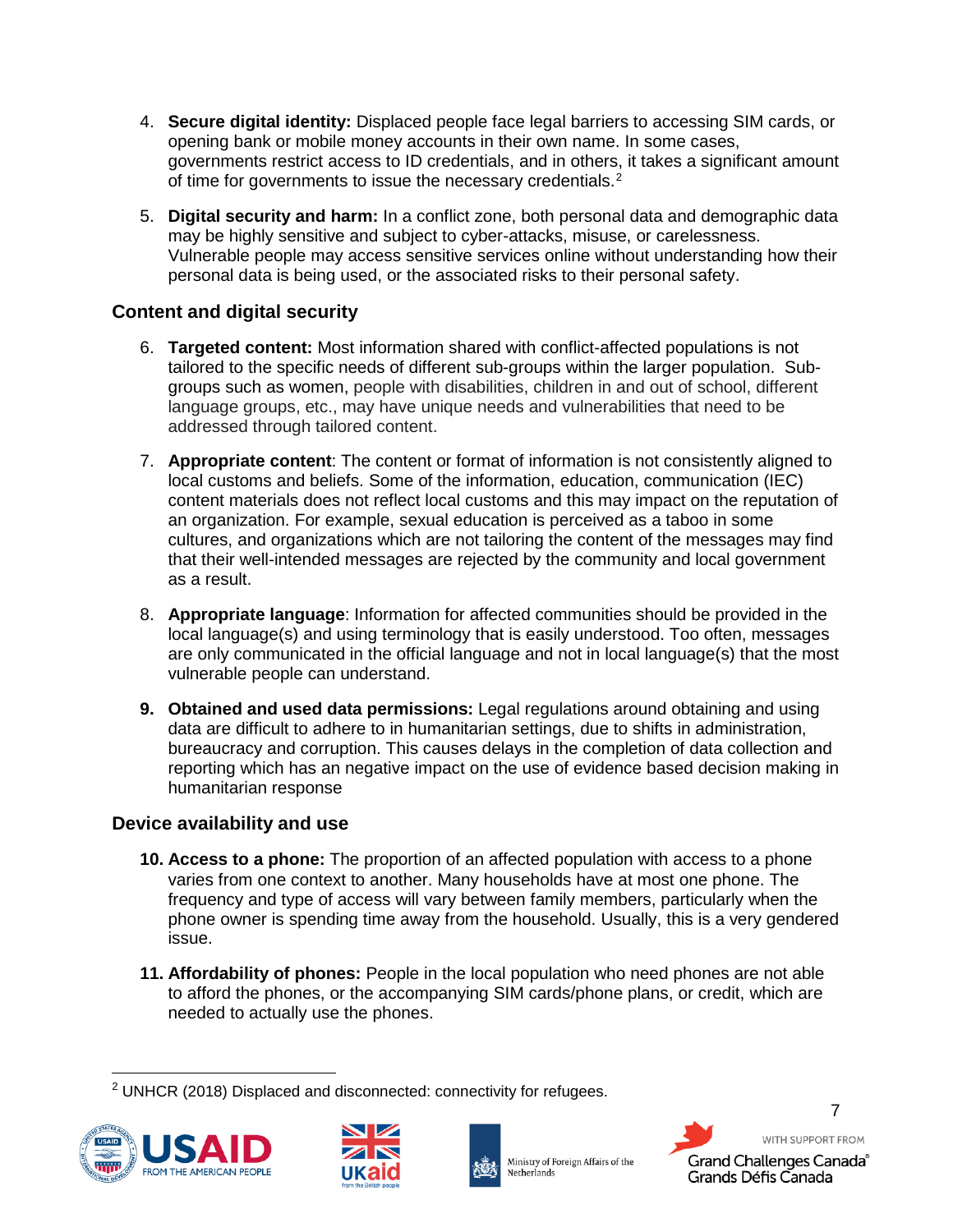**12. Digital literacy:** Low digital literacy prevents many of the most vulnerable from accessing life-saving information technologies. Digital literacy for smartphone applications is often lower.

#### <span id="page-8-0"></span>**Two-way communication**

- **13. Support for two-way communication:** Humanitarian organizations do not dedicate sufficient time, human resources, or funding to two-way communication between themselves and the affected population.
- **14. Limited capacity to analyze and use data:** Organizations struggle to gather, analyze and share relevant operational data to inform their collective decisions over short timeframes. This includes needs assessment data, community feedback, and data on coverage and effectiveness of their interventions.
- **15. Limited capacity to act on data:** Rigid program design and planning, combined with funding restrictions from donors can hinder organizations' ability to operate in a responsive and adaptable way, as they have limited flexibility to make changes once implementation begins. Some staff fear *feedback fatigue* or raising expectations before funding has been secured, which prevents them from doing extensive needs assessments prior to implementation.
- 16. **Funding frustrations with no/slow response:** The focus on providing life-saving information as quickly as possible can create situations where humanitarian agencies have little time to consult with populations, and are not able to fully assess their needs and preferences, or take their feedback and input into account to improve the intervention. In addition to reducing the effectiveness of the intervention, this can also cause tensions and frustrations among the affected populations, when they do not feel that their concerns and feedback are being addressed.

#### <span id="page-8-1"></span>**Access**

- **17. Gender access**: Lack of cell phone ownership is a gender issue. GSMA research conducted in Nyarugusu refugee camp in Tanzania found that 62 percent of men reported owning a mobile phone, compared to only 36 percent of women (a gender gap of 42 percent) $3$
- **18. Disadvantaged communities access**: Access to face-to-face information sharing activities and phone ownership levels are both lower among specific groups, such as the elderly, people with disabilities, and single heads of households.

<span id="page-8-2"></span> <sup>3</sup> GSMA (2017). Mobile is a lifeline: Research from Nyarugusu refugee camp, Tanzania.







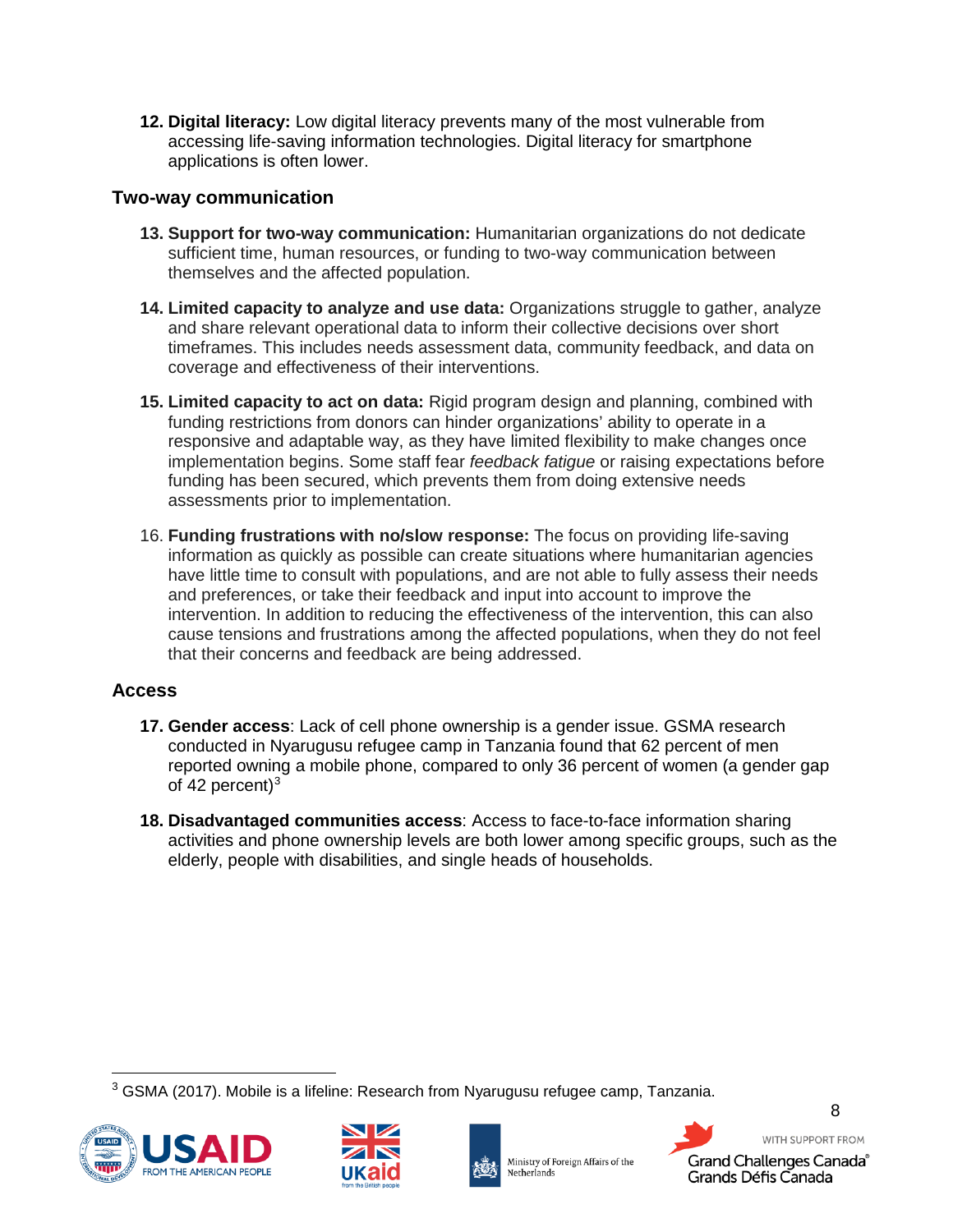# <span id="page-9-0"></span>**4.2 Barriers to the Provision of Healthcare Services and Supplies**

**The Humanitarian Grand Challenge seeks bold ideas that enable non-experts to provide quality healthcare; empower skilled staff who choose to work in conflict zones; allow faster or less costly importation and distribution of quality essential health supplies in conflict zones; and enable affected communities to manufacture necessary high quality and safe supplies, or sterilize and reuse them.**

The barriers to the provision of healthcare services and supplies are grouped into four categories:

- 1. Medicine supply chain;
- 2. Healthcare workers;
- 3. Healthcare risks and services; and
- 4. Healthcare infrastructure.

The challenges of delivering health care services in conflict affected areas begins with the delivering of healthcare supplies through a long and often costly supply chain. Many points of failure exist in this delivery system, resulting in shortfalls, high prices, and low quality or counterfeit goods entering the supply chain. Services are delivered by healthcare staff who have limited access to training, or who are sometimes targeted by conflict belligerents, or distrusted by the affected community. There are additional challenges associated with establishing and maintaining facilities with working equipment and sufficient supplies.

Finally, disease outbreak is particularly difficult to manage and treat given the limited resources and the lack of capacity for healthcare delivery in crisis settings. Mass displacement, combined with a lack of health workers, and destruction of health infrastructure leads to an increased size and severity of outbreaks.







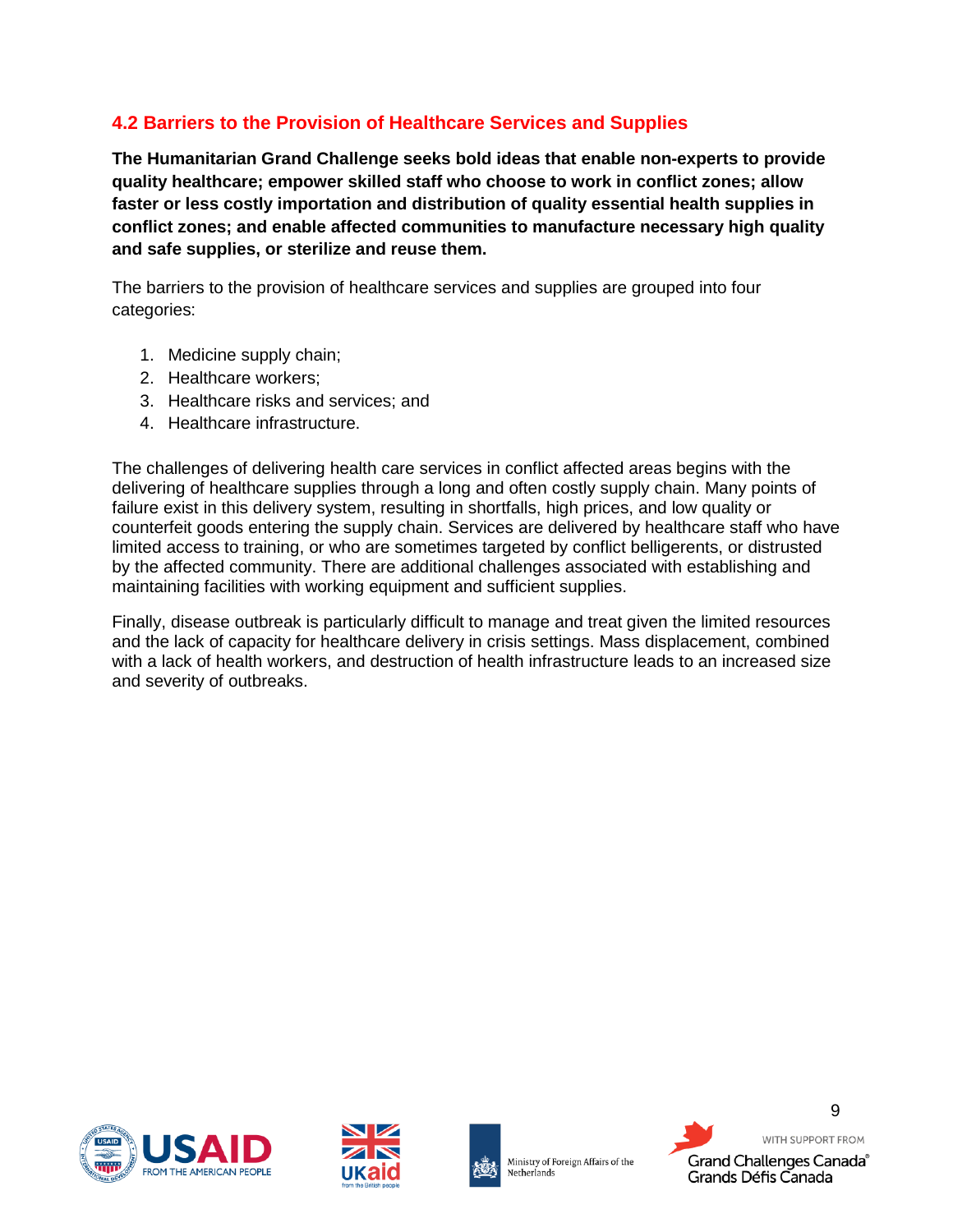

#### **Figure 2: Barrier Diagram for the Provision of Healthcare Services and Supplies**

# <span id="page-10-0"></span>**Medicine Supply**

- 1. **Lack of research into infectious disease treatment**: There is low investment in new cures for neglected tropical diseases that disproportionately affect the poorest and most vulnerable, and those in hard to reach areas. Research and development in the pharmaceutical industry overwhelming focuses on five of the 45 priority diseases – malaria, HIV/AIDS, tuberculosis, Chagas disease and leishmaniasis – targeting that reflects international donor priorities.<sup>[4](#page-10-1)</sup> When health systems break down in conflictaffected areas, the affected population is at increased risk of outbreaks across the full spectrum of neglected tropical diseases, without effective preventative measures or treatment.
- 2. **Medicine lacks regulatory approval for area:** Humanitarian agencies cannot always import essential pharmaceuticals.<sup>[5](#page-10-2)</sup> Regulatory constraints prevent or delay agencies from importing medicines into many disaster-affected countries (particularly in the Middle East) quickly and at a reasonable cost.<sup>[6](#page-10-3)</sup> The range of approved alternatives (e.g. for pain or symptom relief) can be ineffective.

<span id="page-10-3"></span><span id="page-10-2"></span><span id="page-10-1"></span> $6$  Elizabeth Sukkar (2015) The pharmaceutical journey









 <sup>4</sup> Access to Medicine Foundation (2018) Access to Medicine Index 2018

<sup>5</sup> <https://www.msf.org.uk/issues/access-medicines>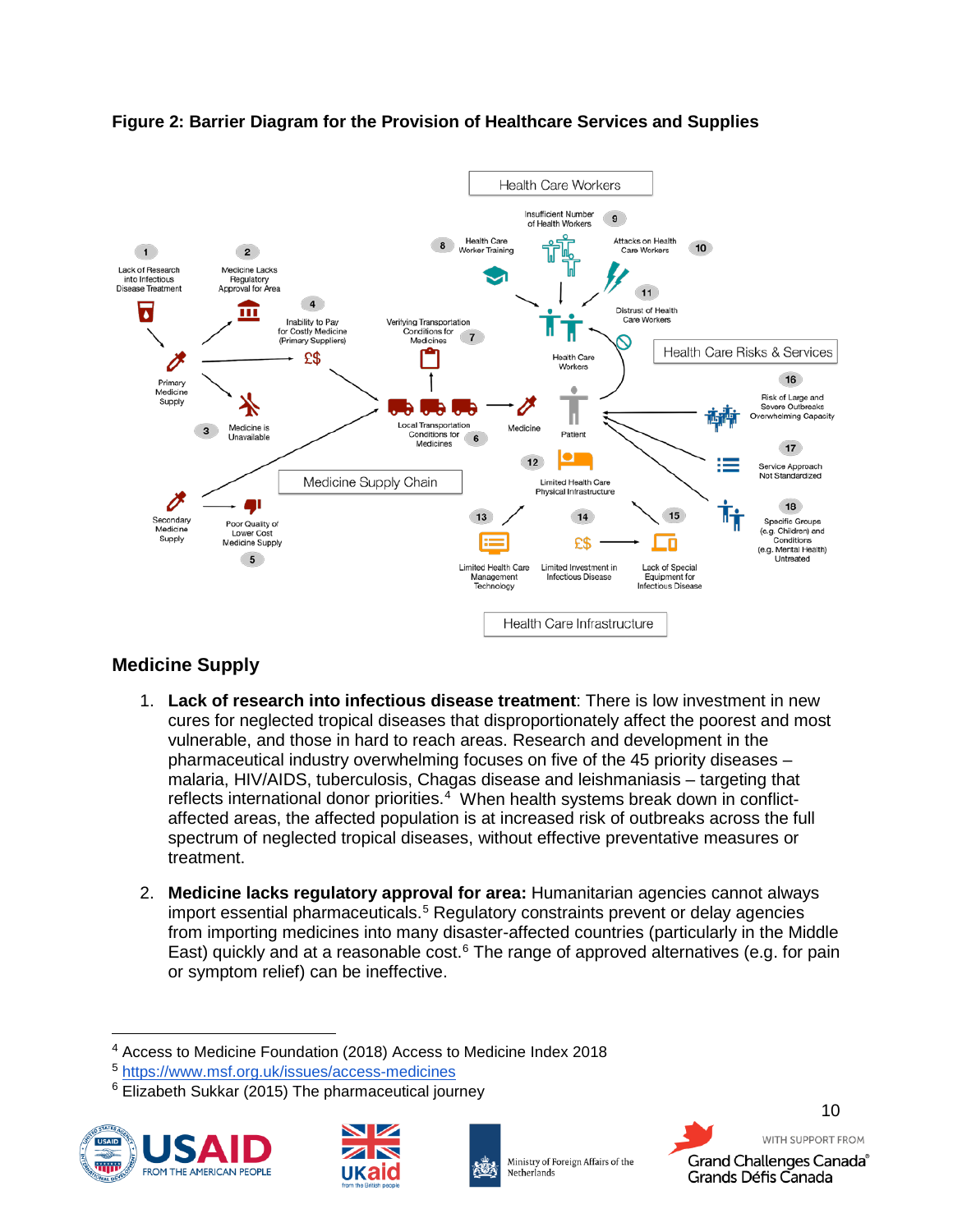- 3. **Medicine is unavailable**: Medicine may be unavailable locally or it may take significant time to get medicine to the populations that need it most. Due to the challenges and constraints of operating in humanitarian crisis, most of the pharmaceutical suppliers close, or reduce operations, and the remaining pharmacies are left to operate with reduced supplies, and long processing times.
- **4. Poor quality of medicine supply:** In cases where medical service providers rely on local procurement or suppliers, there can be problems maintaining the quality of medications. For instance, in humanitarian contexts quality control mechanisms are often eroded, and priorities shift to getting whatever medication is available, rather than maintaining quality standards and adhering to regulations.
- **5. Inability to pay for costly medicine:** Medicine may become too expensive to procure locally, due to increased logistic and transportation costs, and/or increased demand for a rapidly diminishing supply. There are few insurance and pharmaceutical companies which continue to operate in humanitarian contexts, which fuels informal or "black" markets, and soaring prices.
- **6. Local transportation conditions for medicines:** Transportation vehicles and storage facilities may not be readily available, due to their being repurposed, or being destroyed during conflict. As a result, logistics costs for secure transportation and storage of goods are very high in conflict zones. Medical supplies are often sensitive to temperature fluctuations, and the lack of temperature controlled vehicles is highly challenging for vaccine delivery, or for any supplies that require temperature controlled storage. Offices and storage facilities are also often situated away from the most affected people for safety and security reasons.
- 7. **Verifying transportation conditions for medicines and vaccines**: Healthcare providers may be unable to test whether vaccines, antivenom, and medicines have suffered from temperature fluctuations, or poor handling. Moreover, there is a lack of public data on how long the aforementioned medical supplies can remain outside temperature control, and few incentives for pharmaceutical companies to undertake research and development to make them more resistant to temperature fluctuations.

#### <span id="page-11-0"></span>**Healthcare Workers**

- 8. **Healthcare worker training**: There is a lack of access to high quality education in many conflict zones, as training programs either never existed or shut down due to insecurity and lack of personnel to lead or participate in the training. As populations flee the conflict zones, the number of trained healthcare workers decreases. Even in situations where training opportunities continue, maintaining a sufficient number of trained personnel can be challenging due to danger or economic factors displacing trained personnel.
- 9. **Insufficient numbers of healthcare workers**: Conflict depletes an already overstretched healthcare workforce, as healthcare workers may become internally displaced or forced to flee. In Syria, for example, it is estimated that over half of all Syrian doctors (up to 27,000 individuals) have fled the country since 2011.**[7](#page-11-1)**

<span id="page-11-1"></span> $^7$  Ismail S et al (2018) Refugees, healthcare and crises: Informal Syrian health workers in Lebanon. IIED.









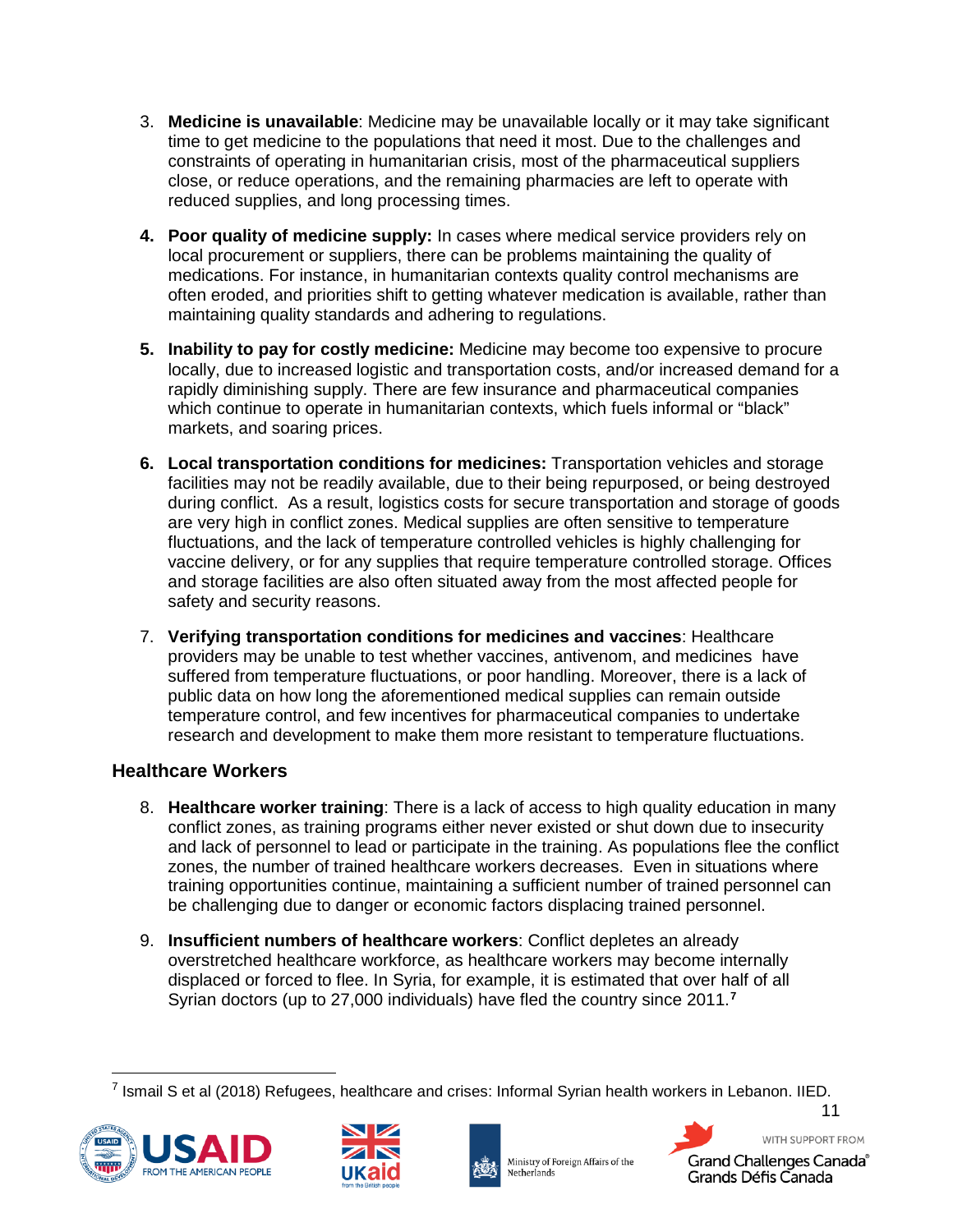- 10. **Attacks on healthcare workers:** Healthcare workers operating in conflict-affected environments have experienced an increase in targeted attacks, $8$  often with tragic consequences, which further depletes their numbers. Risks to workers is a barrier to recruitment of local and international staff.
- 11. **Distrust of healthcare workers.** Access to healthcare can be perceived as politically driven, and therefore unequally available.<sup>[9](#page-12-3)</sup> Some service users refuse help from healthcare providers because they fear or distrust those providing the services.

#### <span id="page-12-0"></span>**Healthcare Facilities**

- 12. **Limited healthcare physical infrastructure:** The shortage of hospitals and clinics is exacerbated by targeting of these facilities, and the widespread destruction as a result of attacks. In Syria, for example, half of the health facilities in Aleppo, Hama, and Idlib had been destroyed by February 2018.**[10](#page-12-4)**
- **13. Limited healthcare management technology:** Modern diagnostic tools, blood banks, data management tools, and other essential healthcare services are lacking, or are destroyed during conflict, or fall into disrepair, which reduces the effectiveness of the healthcare system. Biotech engineers to repair equipment are rare. In emergency situations medical equipment can be treated with less care than in stable, calmer situations.
- **14. Limited investment in infectious diseases:** Facilities do not have the necessary healthcare personnel or other resources to respond to increases in the spread of infectious diseases, or the emergence of multi-drug resistant diseases. Without resources for effective prevention, management and treatment of infectious diseases, they spread rapidly among conflict-affected populations.
- 15. **Lack of special equipment for infectious diseases:** Local facilities lack the necessary diagnostic or laboratory equipment to respond rapidly to large scale outbreaks.

#### <span id="page-12-1"></span>**Healthcare risks**

- 16. **Risk of large and severe outbreaks overwhelming capacity:** Large scale disease outbreaks are more likely in conflict-affected areas where water, sanitation and hygiene infrastructure is overwhelmed, diagnostic tools are limited, and pharmaceuticals are in short supply. In many instances this is compounded by weak disease surveillance, a lack of electronic surveillance, and a lack of information sharing, which results in slow identification of, and response to disease outbreaks.
- **17. Service approach not standardized:** Due to shortages in healthcare personnel, equipment and supplies, it is difficult or impossible to maintain standards of care in conflict settings. What services a person receives amounts to little more than luck, which is compounded by the inequities in funding allocation. Available standards are not universally implemented or upheld. Where and when a healthcare organization may

<span id="page-12-4"></span><span id="page-12-3"></span><span id="page-12-2"></span><sup>9</sup> Philips M and Derderian K (2015) Health in the service of state-building in fragile and conflict affected contexts: An additional challenge in the medical-humanitarian environment. Conflict and Health. <sup>10</sup> Ismail S et al (2018) Refugees, healthcare and crises: Informal Syrian health workers in Lebanon. IIED.







Ministry of Foreign Affairs of the Netherlands



 <sup>8</sup> World Bank Group (2017) Syria damage assessment.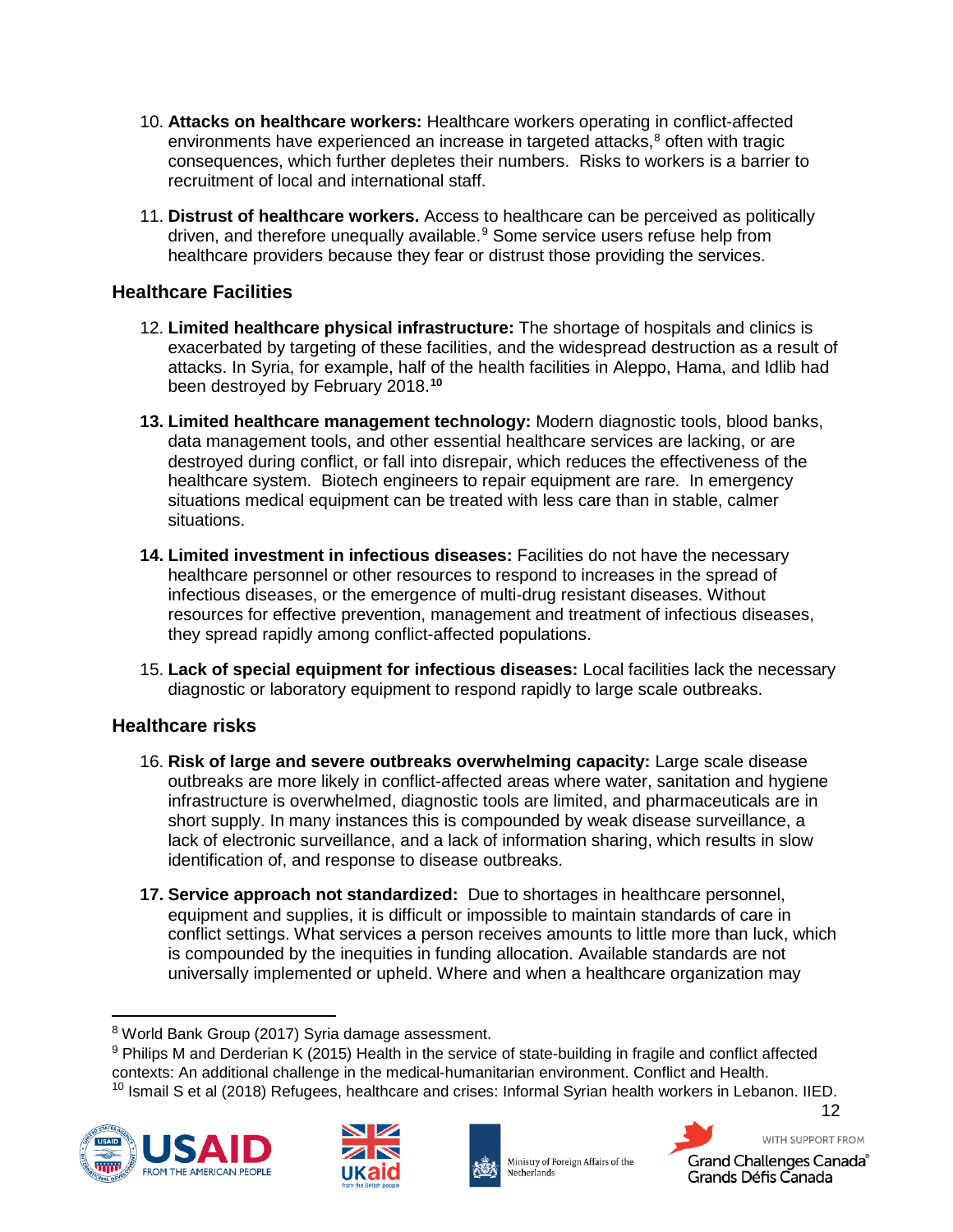decide to respond is often driven by fundraising, access considerations, or political objectives more than needs. [11](#page-13-3)

18. **Specific groups and conditions go untreated:** Until recently, much of the humanitarian service delivery centered around infectious disease outbreaks and was dominated by needs in sub-Saharan Africa. An increase in needs in urban settings, slums, in middle income contexts, and the Middle East has led to a greater need to address non-communicable diseases, but this is an area of healthcare provision that remains underserved in humanitarian contexts. In addition, chronic, non-communicable health issues, especially mental illnesses are stigmatized and often overlooked.

### <span id="page-13-0"></span>**4.3 Barriers to Water and Sanitation**

**The Humanitarian Grand Challenge seeks bold ideas for new technologies, processes and approaches that enable rapid provision of safe water and safe disposal of waste and sewage in the most vulnerable households and/or enable implementers to rapidly scale up programs.**

#### <span id="page-13-1"></span>**Water Supply and Quality**

Water shortages can be both a source of conflict and a consequence of conflict. Water conflicts normally occur at a sub-national level, between farmers and pastoralists, ethnic groups, and upstream and downstream users of the same rivers. Making sufficient safe water available is therefore crucial for health care, human consumption, basic hygiene, and delivery of services. The barriers relating to water supply and quality are grouped into in three categories:

- 1. Available water supply;
- 2. Water infrastructure support; and
- 3. Access to the water supply.

First, there is often a reduced availability of potable water due to high levels of pollution, drought and the cost or technologies required for supplying water. Second, there is a lack of funding and political will to improve water infrastructure. And finally, even when water is available, it may require conflict-affected communities to walk long distances, sometimes at great risk, in order to access it. Trucking in water to meet gaps in supply is similarly expensive and subject to attack.

#### <span id="page-13-2"></span>**Sanitation and Waste Management**

Conflict and displacement also lead to increased sanitation and waste management challenges. People affected by disasters are susceptible to diseases stemming from inadequate sanitation, insufficient water supplies and poor hygiene. The very young, the elderly, and people suffering from other health problems are particularly vulnerable to illness and even death resulting from poor sanitation. The challenges relating to sanitation have been grouped into four categories:

- 1. Access to sanitation;
- 2. Sanitation practices;
- 3. Sanitation infrastructure; and

<span id="page-13-3"></span> $11$  Thompson R and Kapila M (2018) Health in conflict scenarios: leaving no one behind. Report of the WISH Healthcare in Conflict Settings Forum 2018







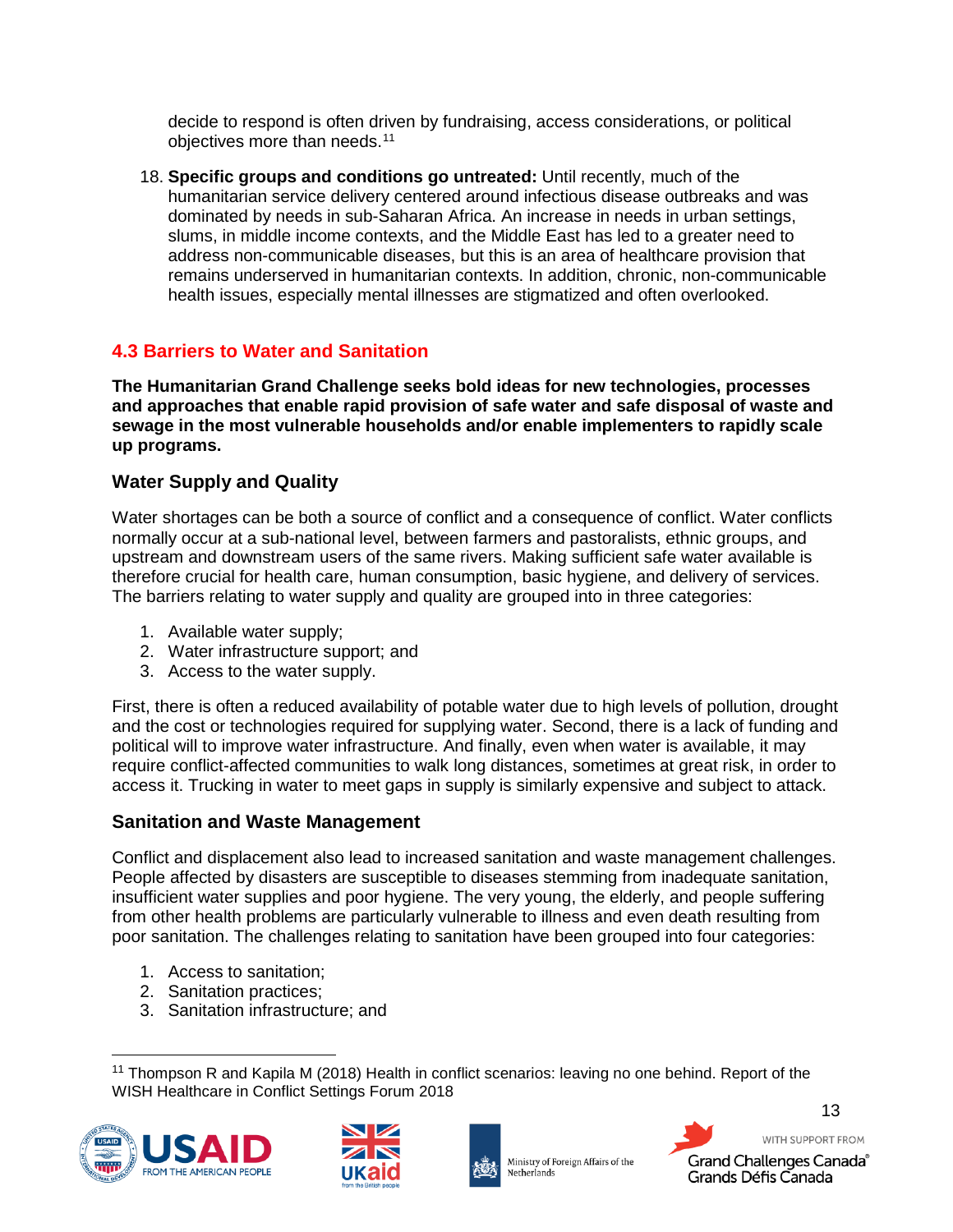4. Sustainable operations.

First, there are challenges to delivering sanitation across a wide range of settings, including urban, rural, and camp settings, in a way that ensures dignity and protects vulnerable groups from harm. Infrastructure is often in poor condition, with insufficient investment and is vulnerable to attack. This is compounded by unsustainable waste disposal solutions and sanitation facilities. Humanitarians need to support sanitation practices in ways that consider traditional practices.





<span id="page-14-0"></span>





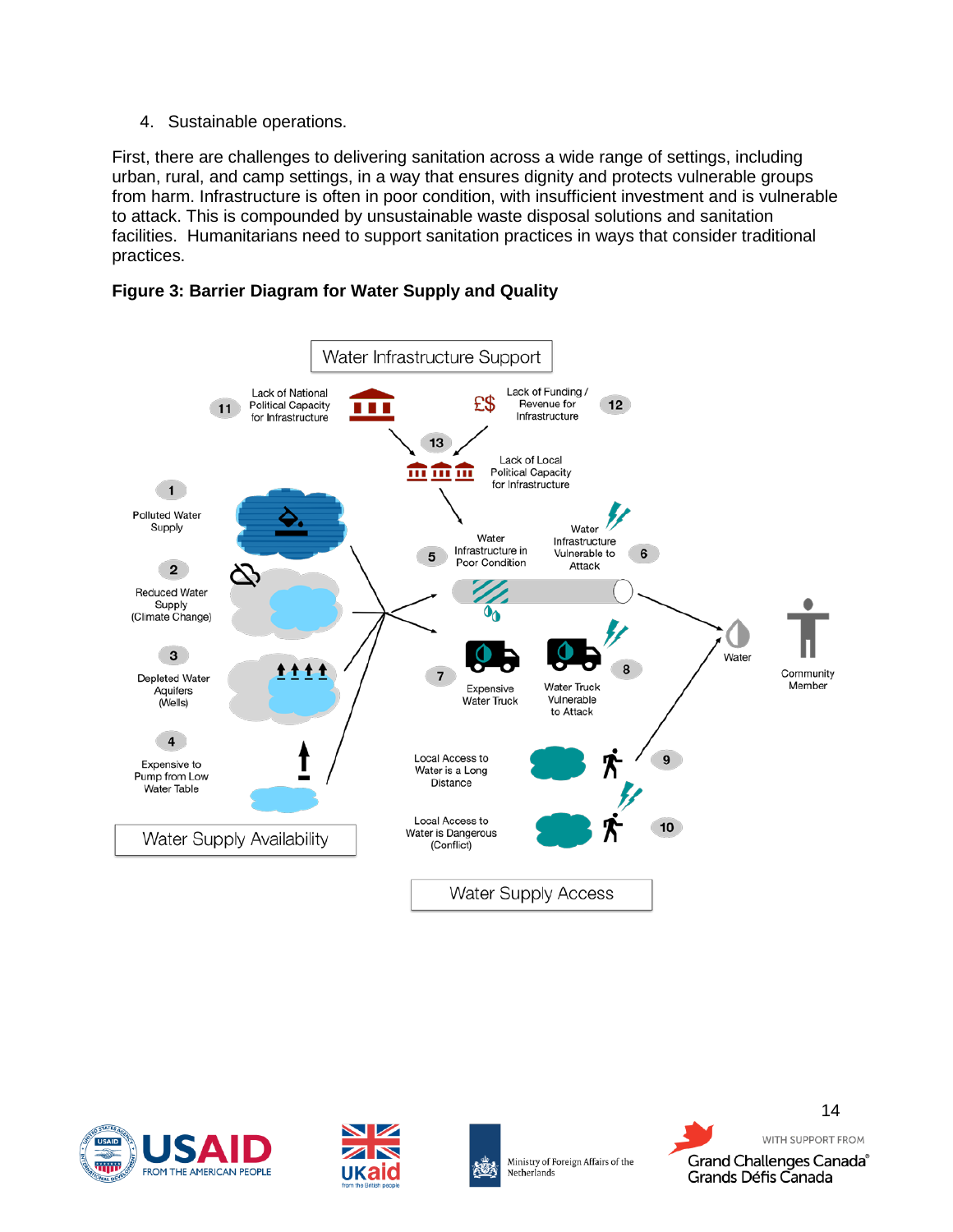#### **Water supply availability**

- **1. Polluted water supply:** Water sources may be polluted when infrastructure is neglected or overwhelmed. In rare cases, water sources have been intentionally poisoned, polluted or destroyed by armed groups.
- **2. Reduced water supply:** Climate change is leading to changes in temperature, and shifts in precipitation and weather patterns. This leads to more severe climate conditions, and increases the frequency of flooding and droughts, which affect water supply.
- **3. Depleted water aquifers:** Over the long-term, stress on the water supply, including contamination and severe climate events, contributes to the depletion of underground water aquifers. This is not only the result of conflict, but can also exacerbate conflicts over water sources. For example, depleted aquifers in Yemen and Gaza are creating serious, long-term water scarcity, which risks prolonging conflict.
- **4. Expensive to pump from low water table:** Geographies with a low water table require expensive pumps and more fuel to extract water, compared to areas with more easily extractable water. For example, in many parts of Yemen water to be pumped from very deep locations, which is very costly and reduces access.

#### <span id="page-15-0"></span>**Water supply access**

- **5. Water infrastructure in poor condition:** Wells, bore holes, water pipes and processing plants suffer from overuse, and limited or poor maintenance.
- **6. Water infrastructure vulnerable to attack:** Wells, processing plants and water infrastructure are targeted in aerial and ground attacks.
- **7. Expensive water trucking:** The costs of truck rental, fuel, purchasing safe water is expensive in conflict settings due to increased demand for limited supply. Maintaining water trucks when equipment and parts are scarce also contributes to increased costs and delays in water delivery.
- **8. Water trucks vulnerable to attack:** Water trucks may be targeted by armed groups or by aerial attacks.
- **9. Local access to water is a long distance away:** When water sources are destroyed or damaged, affected populations must often travel long distances each day to collect water.
- **10. Local access to water is dangerous:** Travelling long distances may carry risk of attack by armed groups. This can be particularly dangerous for women and girls.

#### <span id="page-15-1"></span>**Water infrastructure support**

**11. Lack of national political capacity for infrastructure:** Insufficient political attention to WASH policies at the national level, a lack of political autonomy to control local







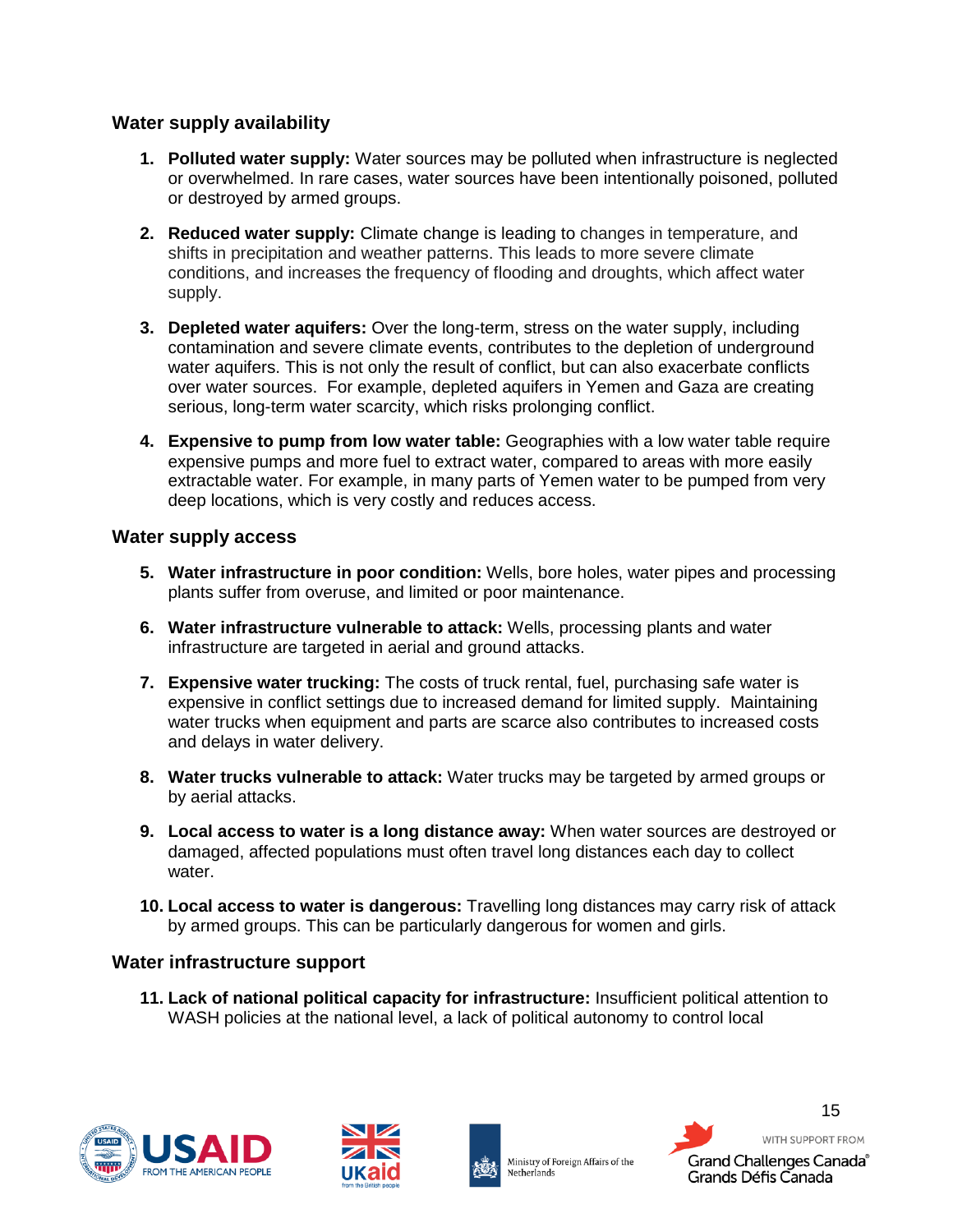development and make decisions, as well as the means to generate revenue to invest directly in basic services.<sup>12</sup> Often municipal budget is reduced to fund war efforts.

- **12. Lack of funding/revenue for infrastructure:** State-owned utilities lack capacity, resources and reach to provide the required necessities to vulnerable communities.
- **13. Lack of local political capacity for infrastructure:** In long-term crises, piecemeal WASH initiatives have resulted in a lack of critical infrastructure and capacity. As a result, access to WASH facilities and services may be limited or inconsistent across populations.



**Figure 4. Barrier Diagram for Sanitation and Waste Management**

<span id="page-16-0"></span> $12$  Cummings C, Langdown I and Hart T (2017), Who gives a crap? The politics of improving sanitation in cities, Overseas Development Institute.







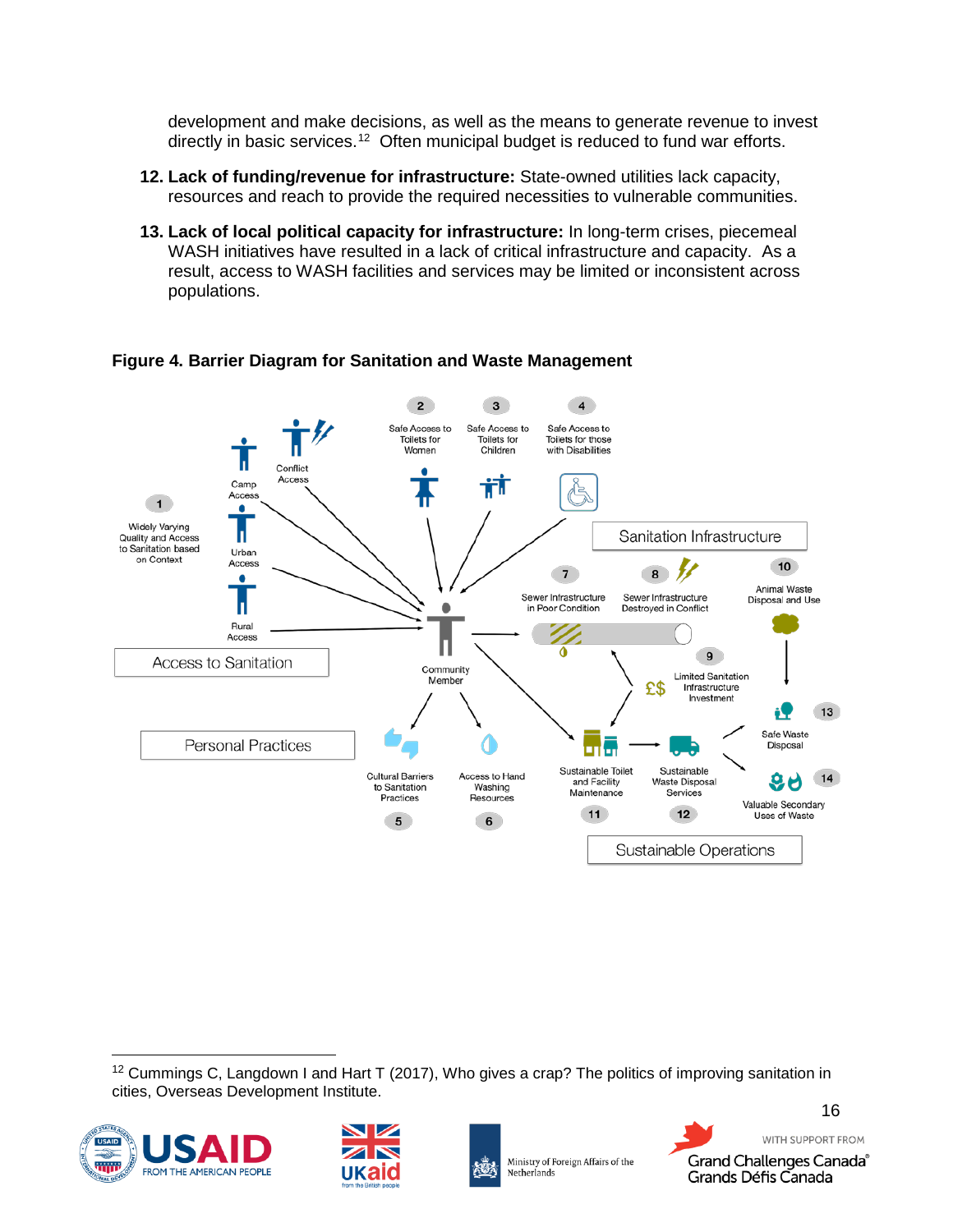#### <span id="page-17-0"></span>**Access to sanitation**

- 1. **Widely varying quality and access to sanitation based on context:** There are major disparities in sanitation services between rural and urban, poor, and wealthy areas.<sup>[13](#page-17-3)</sup> More resources need to be targeted towards areas with high unmet needs.
- 2. **Safe access to toilets for women**: Latrines for displaced people may be constructed in far-off locations with poor lines of sight, security, lighting and segregation, which poses safety risks, especially for women who have to travel to and from the latrines without proper safety and security measures in place.
- **3. Safe access to toilets for children:** Pit latrines can be frightening and dangerous for small children. Latrines in refugee camps may not be close to children's homes, and their safety may be at risk when they travel long distances to and from the latrines without adequate protection or supervision.
- **4. Safe access to toilets for those with disabilities:** Latrines are not always located in buildings or locations that are accessible for people with disabilities.

#### <span id="page-17-1"></span>**Personal practices**

- 1. **Cultural barriers to sanitation practices:** Cultural practices and norms must be taken into consideration when designing programs to improve hygiene and sanitation. Cultural norms and taboos might discourage women walking far alone, so even physical distance can be a barrier for women.
- **2. Access to hand washing resources:** Living conditions in camps or locations for displaced people may be unsanitary due to the lack of toilets, showers, personal hygiene (i.e., soap), and rationed access to water.

#### <span id="page-17-2"></span>**Sanitation infrastructure**

- **3. Sewer infrastructure in poor condition.** Lack of investment and funding for sewer infrastructure maintenance is widespread in conflict settings.
- **4. Sewer infrastructure destroyed in conflict:** Sewage treatment plants are also at risk of attack during conflicts. In Syria, for example, a quarter of the sewage treatment plants have been destroyed or partially damaged.
- **5. Limited sanitation infrastructure investment:** Sanitation in houses and hospitals is poor because of a lack of funding to maintain sewer systems.
- **6. Animal waste disposal and use:** Camps may be shaped by the need to accommodate livestock, without the necessary systems in place to dispose of animal waste and carcasses. In addition, foraging animals may eat human/animal excreta that contains pathogens, which are a risk for humans if their meat is eaten.

<span id="page-17-3"></span><sup>&</sup>lt;sup>13</sup> World Bank (2017) Reducing Inequalities in Water Supply, Sanitation, and Hygiene in the Era of the Sustainable Development Goals







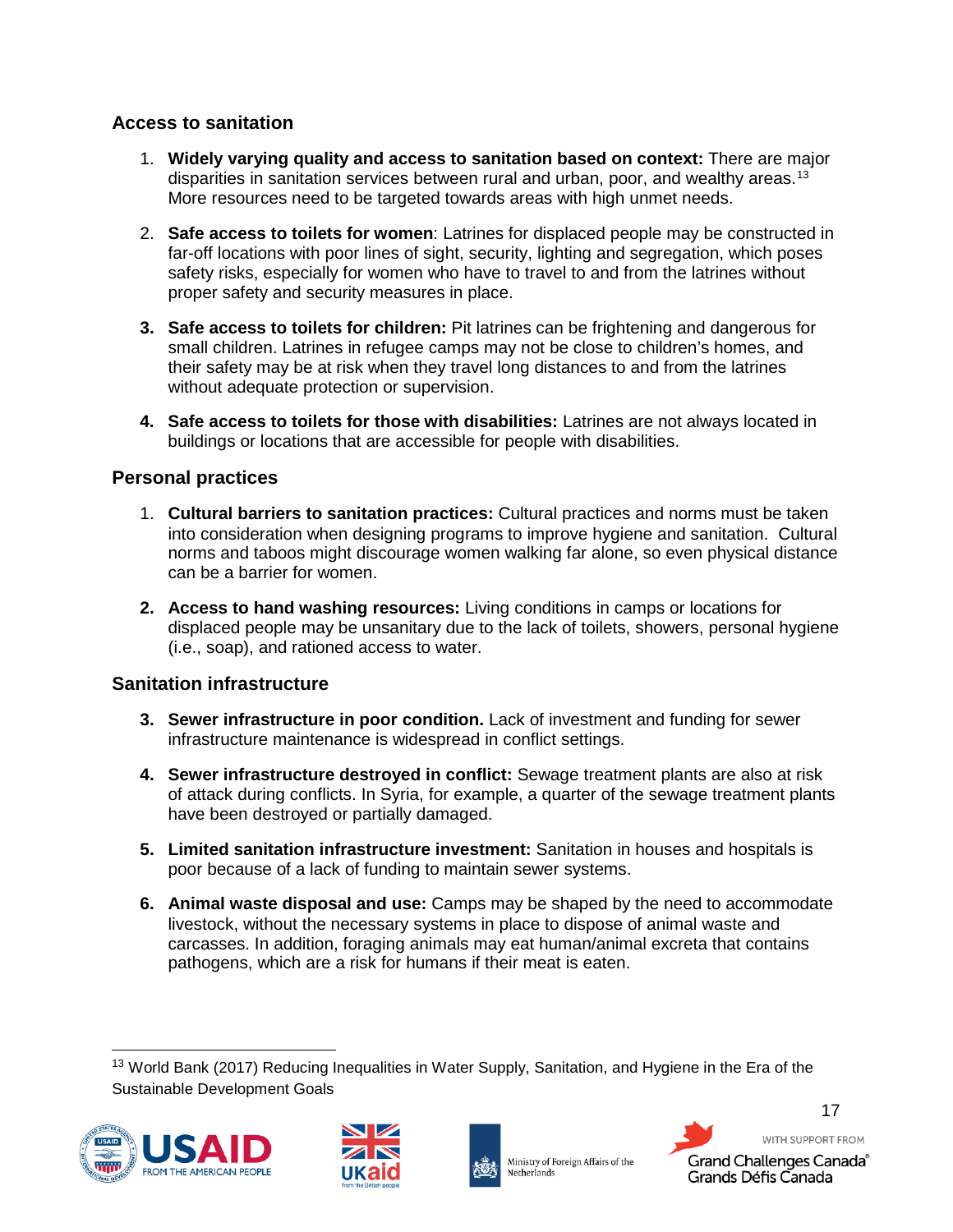#### <span id="page-18-0"></span>**Sustainable operations**

- **7. Sustainable toilet and facility maintenance:** Many water, sanitation and hygiene programs suffer from improper maintenance and misuse, which can lead to bore holes and other facilities becoming unusable and unsafe.
- **8. Sustainable waste disposal services:** Humanitarian settings are characterized by overpopulated living conditions due large numbers of people being displaced by conflict. In overcrowded settings it is difficult to maintain adequate sanitation and waste disposal due lack of funding and resources.
- **9. Safe waste disposal:** Safe excreta disposal relies on pits being dug, desludging latrines, and proper, safe treatment and disposal of sewage.
- **10. Valuable secondary uses of waste:** There is little investment into technologies that would allow for use of recycled wastewater for irrigation, industry or toilet flushing.

# <span id="page-18-1"></span>**4.2 Barriers to Energy Provision**

**The Humanitarian Grand Challenge seeks bold ideas to generate energy. We are particularly interested in alternative energy solutions that are possible to set up and maintain in conflict situations, and that power life-saving and life-improving services such as health, information, water and sanitation, and education.**

Humanitarian agencies rely upon energy to deliver their services. Moreover, refugees and displaced people are among the most energy-poor on the planet. However, there is limited reference to energy in humanitarian frameworks and operational manuals and energy needs in disaster situations are often missed and overlooked. The barriers in this sector are grouped into three categories:

- 1. Sources of electricity;
- 2. Support for energy services; and
- 3. Aligning services to electricity demand.

First, sources of electricity are underdeveloped, subject to attack, and expensive. Second, there are insufficient numbers of supporting services for maintenance and waste disposal are insufficient. Finally, with many competing demands it is difficult for energy services to meet the broad set of needs from refugees and the agencies that serve them.







Ministry of Foreign Affairs of the Netherlands

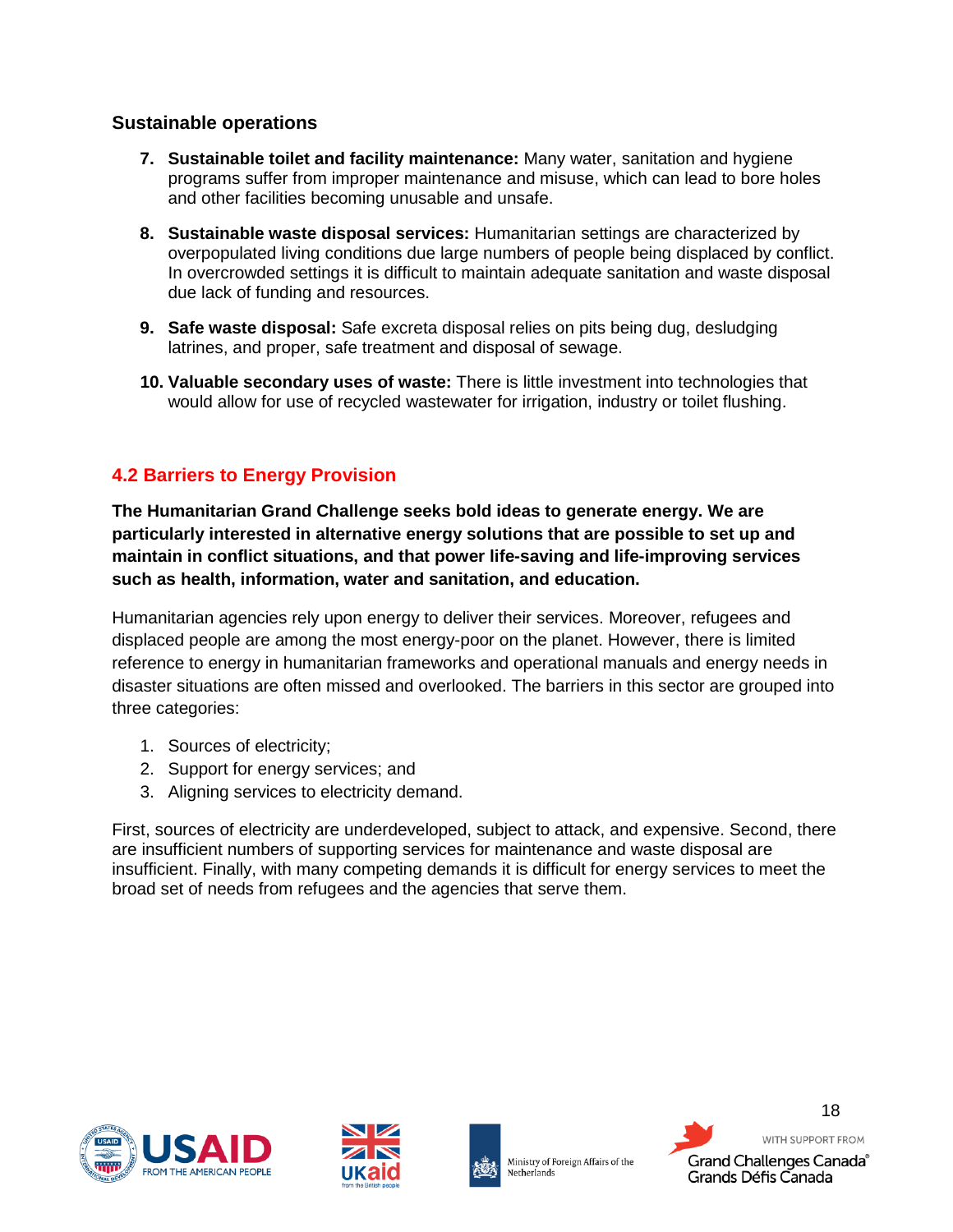



#### <span id="page-19-0"></span>**Sources of electricity**

- 1. **Supply of renewable power from waste:** Renewable power infrastructures and technologies are underdeveloped in locations that are affected by conflict.
- 2. **Supply of solar renewable power:** While solar energy can be used as an alternative energy supply in many settings, it does not currently generate predictable supplies needed for larger hospitals and other energy-critical infrastructure.
- 3. **Battery storage for renewable power:** Batteries are heavy, expensive and relatively inefficient. Batteries are often toxic and carry a risk of fire.
- 4. **Fuel supplies are subject to attack in conflict**: Fuel supply chains are vulnerable to attack, road blockages, and theft in conflict zones.
- 5. **Costly diesel generated power**: Fuel stations may be hard to reach and local supplies are expensive due to inefficient and irregular supply chains.
- 6. **Power plants subject to attack in conflict:** Power stations are destroyed as a result of nearby fighting, looting, and the dismantling of the facility's metal equipment and auxiliary installations for sale as scrap metal. Natural gas, diesel, and heavy fuel oil shortages at a national-level can also result in underuse of power facilities.

<span id="page-19-1"></span>





19 WITH SUPPORT FROM Grand Challenges Canada® Grands Défis Canada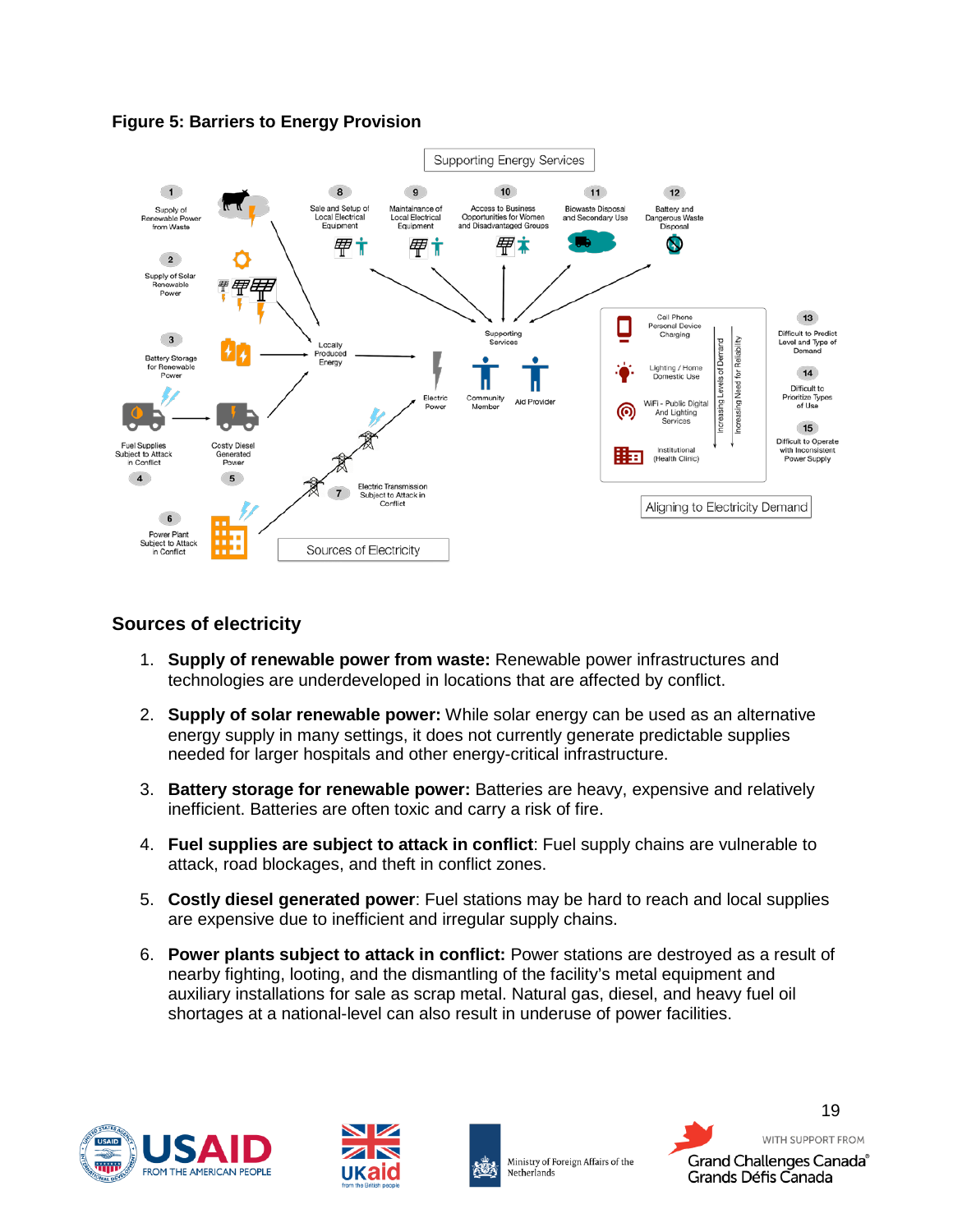#### **Sources of electricity**

7. **Electric transmission subject to attack in conflict**: Energy power transfer stations, substations and cables may be targeted for attack or appropriated by a party in the conflict. In Aleppo, Syria, for example, 11 of the 16 energy substations were fully or partially damaged.[14](#page-20-2)

### <span id="page-20-0"></span>**Supporting energy services**

- 8. **Sale and setup of local electrical equipment:** With limited private or public local supply, humanitarian agencies rely on expensive fuel for generators or military services (leading to challenges relating to neutrality). Batteries are often available in local markets, but there is little information, after-sales support, or finance available to marginalised communities, including refugees. Some have low durability despite their high cost.
- 9. **Maintenance of local equipment**: There are insufficiently trained electricians for establishing and maintaining reliable energy sources in many contexts.
- 10. **Access to business opportunities for women and disadvantaged groups:** Fewer women or people from disadvantaged groups have the confidence, training or support to develop innovations or businesses that address energy needs.
- 11. **Bio waste disposal and secondary use:** Technologies for waste disposal are underdeveloped in locations affected by conflict.
- 12. **Battery and dangerous waste disposal:** Disposing of batteries and other hazardous waste is difficult and expensive for both humanitarian agencies and refugees or displaced people.

# <span id="page-20-1"></span>**Aligning to electricity demand**

- 13. **Difficult to predict level and type of demand:** Humanitarian agencies have little data on the types of energy used in camps or how much they cost end-users. [15](#page-20-3)
- 14. **Difficult to prioritize types of use**: There are a wide range of unmet needs for energy provision from humanitarian agencies and displaced populations. This includes a need for reliable energy provision for hospitals as well as demand for domestic needs and charging cell phones.
- 15. **Difficult to operate with inconsistent power supply:** Medical facilities and other frontline service providers require a reliable source of energy, and they have limited alternatives when the main power supply is compromised.

<span id="page-20-3"></span><span id="page-20-2"></span><sup>&</sup>lt;sup>15</sup> Grafham O (2018) Clean Energy for Refugees: Why We Need Data. Chatham House









 <sup>14</sup> World Bank Group (2017) Syria damage assessment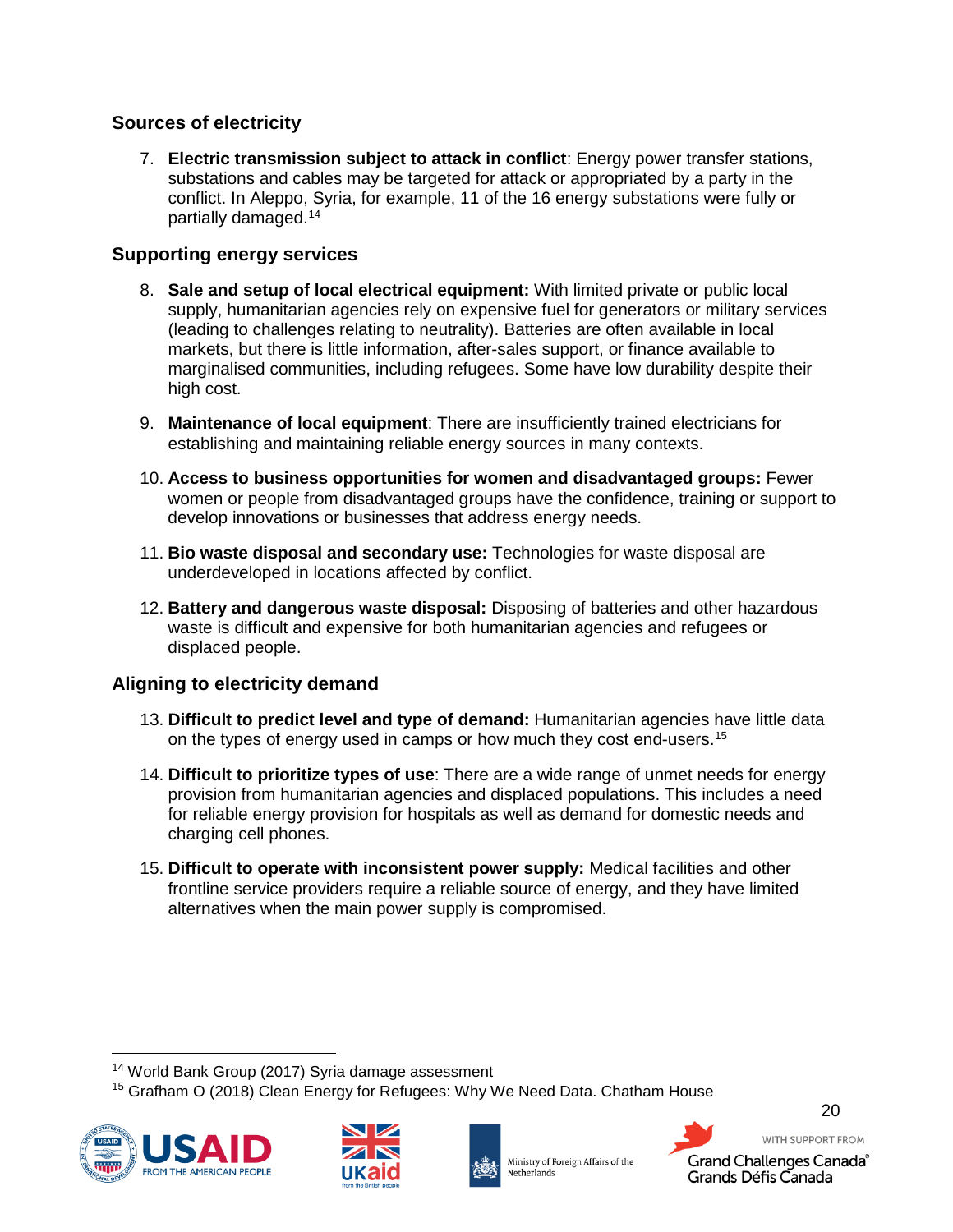#### <span id="page-21-0"></span>**4.5 Cross-cutting issues in the delivery of Humanitarian Assistance in Hard to Reach-Conflict Zones**

The vast majority of the cross-cutting barriers identified in this analysis are political or contextual in nature. These key challenges are outside of the scope of what the Humanitarian Grand Challenge program can likely influence. However, it is vital that humanitarian actors and innovators consider how they will approach these challenges as they develop solutions to specific humanitarian challenges.

# <span id="page-21-1"></span>**Contextual Challenges**

- **1. Corruption:** In conflict-affected countries such as the Democratic Republic of the Congo, administrative procedures like agency registration, access to vulnerable people, importation of goods and equipment are subject to bribes. Without bribery, administrative processes can take far longer. Of course, bribes is forbidden by donors, inevitably illegal and unethical.
- **2. Political affiliations and agendas:** When governments are also conflict belligerents, politics often directly impacts humanitarian access and service delivery. Governments can influence humanitarian decisions to further their own agenda with regard to priority needs, selection of target population, budget allocation, etc. Such interference, can negatively impact safety of civilians and humanitarian staff.
- **3. A lack of humanitarian access:** Delivering humanitarian solutions is becoming increasingly difficult. Despite their obligations under International Humanitarian Law  $(HL)<sup>16</sup>$  $(HL)<sup>16</sup>$  $(HL)<sup>16</sup>$  conflict belligerents frequently deny access to humanitarian agencies, attack hospitals, and deny or delay permits or access for humanitarian workers or goods. In many places there is increasing suspicion of humanitarian agencies by both governments and the affected populations. In the most severe cases, international agencies withdraw and deliver their programs through remote management of local partners.
- **4. A lack of coordination between different humanitarian interventions:** Humanitarian agencies deliver programs under significant time pressures and in situations of enormous need necessitating rapid decision making, often with incomplete information. Population needs can rapidly change with the context. Weak coordination between agencies results in a lack of mapping of needs and responses, which can result in some areas not receiving interventions at all, while other areas receive duplicate services.
- **5. Accounting for cultural dynamics:** Humanitarian organizations are inconsistent in their ability to meet cultural needs, priorities, and dynamics. Particular concerns center around the need to adapt approaches to food and cash distribution to local customs, and to account for vulnerabilities of women or other marginalized groups. For instance, healthcare, WASH and life-saving information services are refused in some cases where the approach is not aligned to the local cultural beliefs and practices. For example, people from the Democratic Republic of Congo initially refused Ebola treatment until the international responders collaborated with local partners on how to communicate health and prevention information.

<span id="page-21-2"></span> <sup>16</sup> ICRC (2004) What is International Humanitarian Law







Ministry of Foreign Affairs of the Netherlands

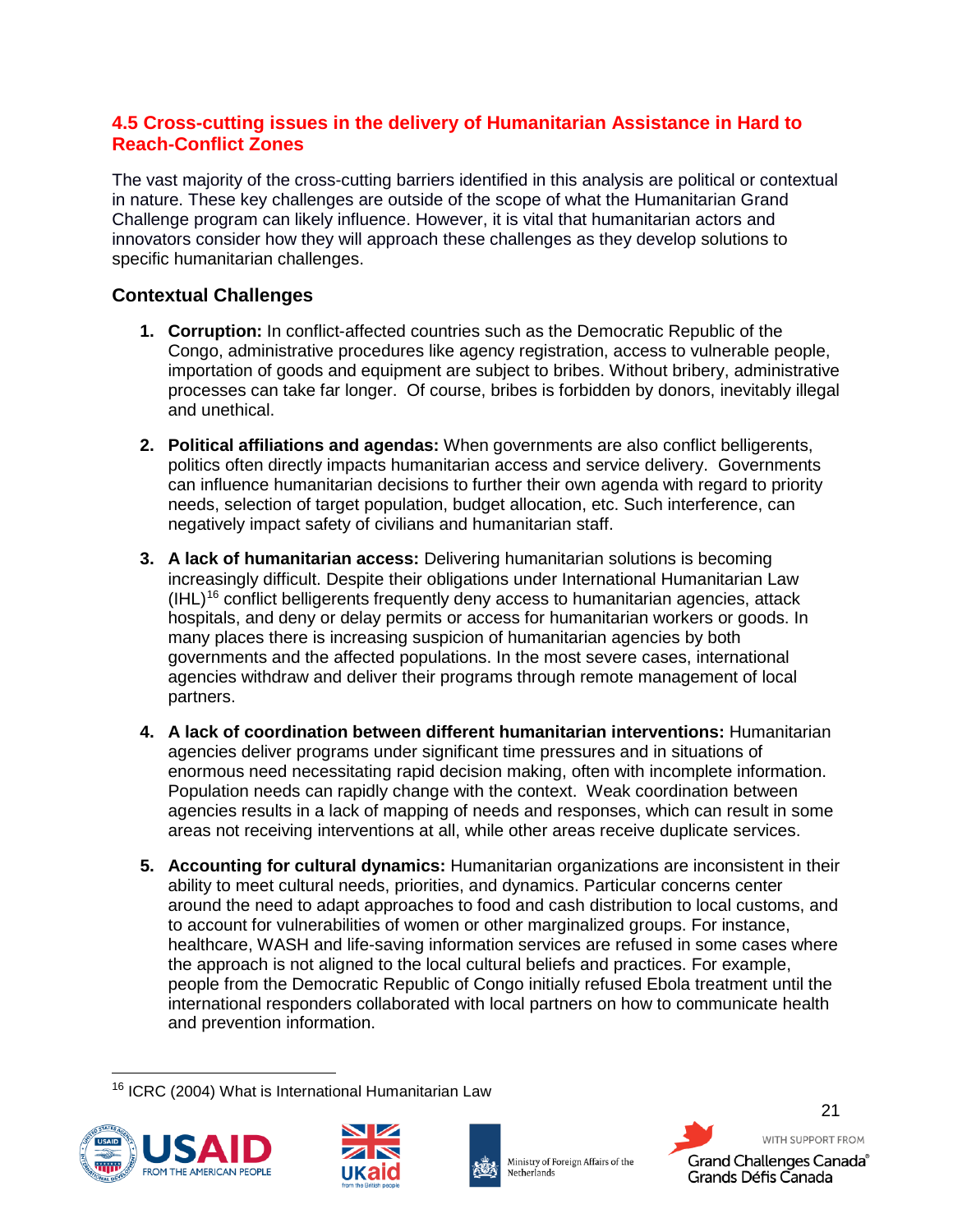**6. Protection in camps:** There is a lack of protection for people fleeing violence. Displaced people, especially children and single women, in camp settings are vulnerable to exploitation, abuse and trafficking. Speaking out against human rights abuses can put local humanitarian staff at risk of violence, and result in punitive action such as revocation of visas for international staff or journalists who report on these cases.

#### <span id="page-22-0"></span>**Structural Issues within the Humanitarian Aid Sector**

- **7. A focus on short term solutions:** Despite the increasingly protracted nature of conflicts worldwide, funding cycles are short and responses tend to focus on short term needs and solutions. Agencies, often funded to respond in a specific geographical area, do not account for the changing needs of populations as they move across borders, or as the conflict changes and evolves.
- **8. Humanitarian interventions are implemented in silos:** Poor coordination within humanitarian agencies and UN clusters<sup>17</sup> - makes it difficult to deliver multi-sectoral solutions, and leads to fragmented service delivery. Linkages between humanitarian and development programs, and humanitarian and peacebuilding programs are particularly poor.
- **9. Unstable market conditions and an underdeveloped private sector:** Local businesses are adversely affected by conflict and national and international businesses are often reluctant to invest in locations with unstable market conditions. Moreover, humanitarian agencies have historically opted to import in large quantities rather than purchasing locally-available products (often so that they can purchase from one large supplier). A lack of trust between humanitarian agencies and corporations also leads to sub-optimal partnerships and a poor understanding of each other's priorities.
- **10. Distrust between local/national and international agencies:** Local organizations, who are closest to the frontline and often have a better understand the needs and priorities of the populations most affected by the conflict, have limited access to direct funds, influence in decision-making, or inclusion in coordination mechanisms.
- **11. Inappropriate or unrealistic procurement policies**: Rigid NGO procurement policies can be difficult or impossible to uphold in conflict settings, making it challenging to obtain the supplies and services needed to deliver humanitarian interventions. For example, many procurement policies require staff to obtain three quotations from different vendors in order to ensure prices are fair and to minimize corruption, but this may be impossible in conflict settings where many vendors have closed their businesses, or are unable to operate as they normally would.

# <span id="page-22-1"></span>**Lack of Capacity Among Humanitarian Actors**

**12. Unintentionally doing harm while seeking to do good.** Humanitarian agencies can become unintentional facilitators of conflict. Rushed actions that do not give sufficient thought to unintended consequences, or ethical considerations, can lead to unintended harm. Examples include distributing valuable assets in resource-poor settings, poor safeguarding, ignoring or being unaware of the specific needs of vulnerable people.

<span id="page-22-2"></span><sup>&</sup>lt;sup>17</sup> UN OCHA, What is the Cluster Approach [https://www.humanitarianresponse.info/en/about](https://www.humanitarianresponse.info/en/about-clusters/what-is-the-cluster-approach)[clusters/what-is-the-cluster-approach](https://www.humanitarianresponse.info/en/about-clusters/what-is-the-cluster-approach)







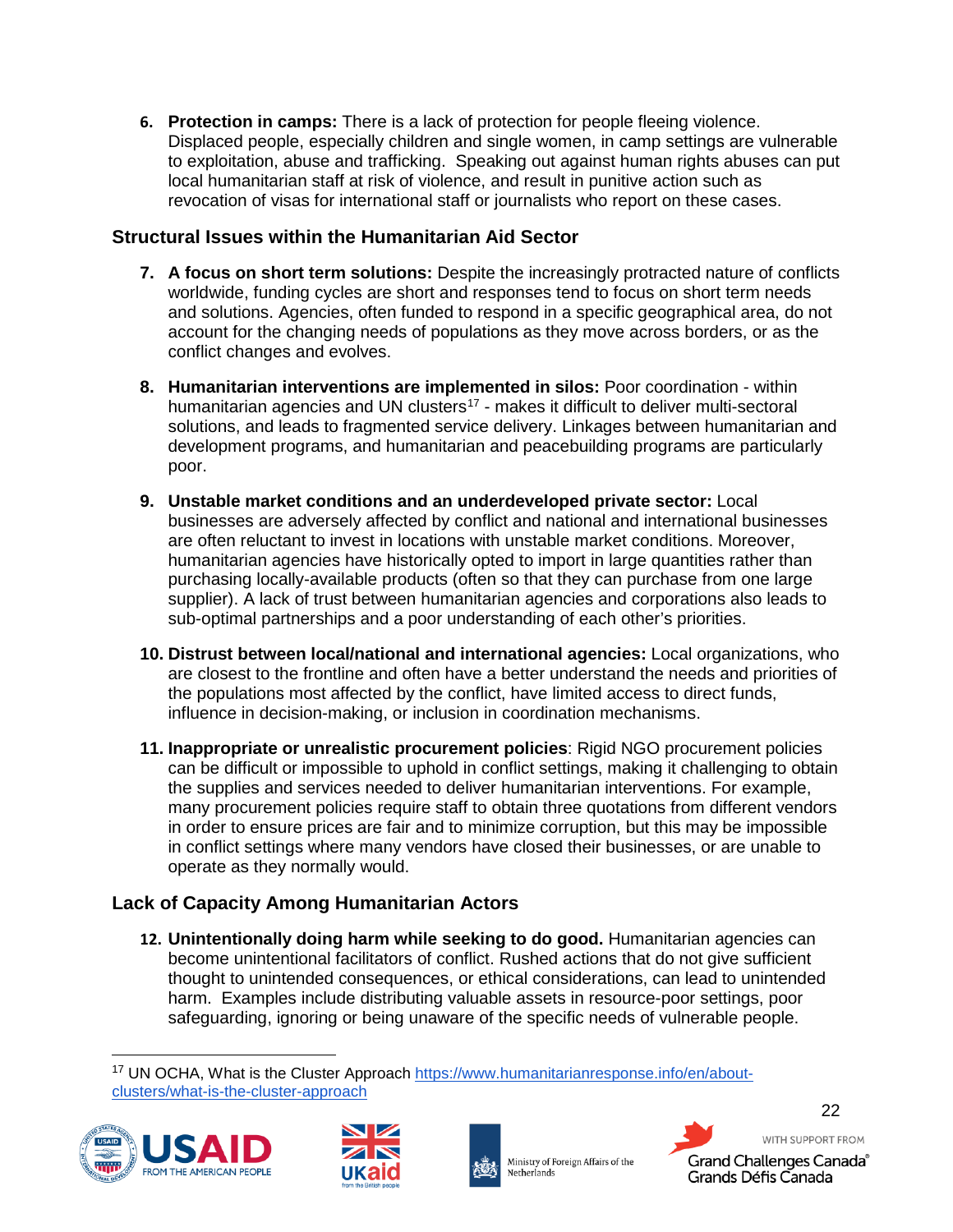Women and girls are often especially vulnerable to sexual and gender based violence if forced into situations where they are isolated - such as travelling long distances to collect firewood or water, or using the latrine.

- **13. Lack of professionalization among humanitarian actors.** Humanitarian agencies are subject to significant time pressures and high levels of need. It can be difficult to recruit experienced staff into the most challenging roles, in the most insecure settings. Some roles are filled by under-experienced staff without a good understanding of the wider humanitarian system. In locations without a recent history of humanitarian responses, local organizations and staff can lack the know-how to deliver timely aid.
- **14. Local organizations lack skills and knowledge to apply for humanitarian funds**: Local organizations face barriers to accessing direct funding. In total, 99.6 percent of humanitarian funding goes directly to international agencies, while 0.4 percent goes directly to local and national agencies.[18](#page-23-0) Barriers relate to building international networks, fundraising, reporting, and external communications.

<span id="page-23-0"></span> <sup>18</sup> ALNAP (2018) The State of the Humanitarian System







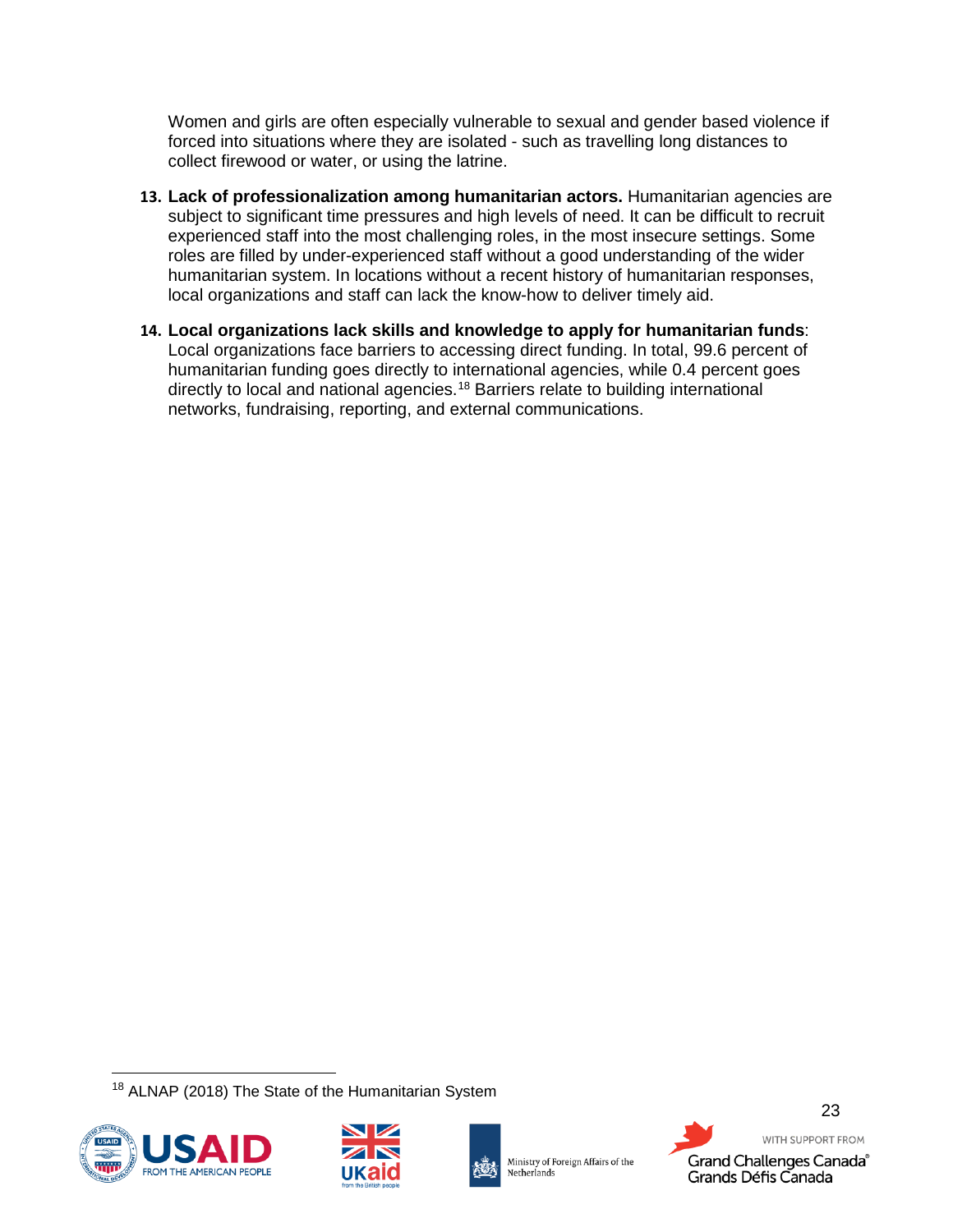# <span id="page-24-0"></span>**Annex 1 - Bibliography**

The final version of this report will include findings reached from a literature review of the following sources:

- Access to Medicine Foundation (2018) Access to medicine index 2018. Available at: <https://accesstomedicinefoundation.org/publications/2018-access-to-medicine-index>
- ACF (2009) The human rights to water and sanitation in emergency situations. ACF on behalf of the global WASH cluster. Available at: [http://www.worldwatercouncil.org/fileadmin/wwc/Right\\_to\\_Water/Project\\_8\\_HRTWS\\_in\\_Emergen](http://www.worldwatercouncil.org/fileadmin/wwc/Right_to_Water/Project_8_HRTWS_in_Emergencies_Handbook.pdf) [cies\\_Handbook.pdf](http://www.worldwatercouncil.org/fileadmin/wwc/Right_to_Water/Project_8_HRTWS_in_Emergencies_Handbook.pdf)
- ALNAP (2018) The State of the Humanitarian System. Available at:<https://sohs.alnap.org/>
- CDAC Network (2018) Eliminating barriers to meaningful participation in humanitarian response. Available at <http://www.cdacnetwork.org/i/20180523113838-80p5y/>
- Cummings C, Langdown I, and Hart T (2017) Who gives a crap? The politics of improving sanitation in cities, Overseas Development Institute.
- D'Mello-Guyett et al. (2018) Setting priorities for humanitarian water, sanitation and hygiene research: a meeting report. Conflict and Health [https://www.elrha.org/wp](https://www.elrha.org/wp-content/uploads/2018/07/D-Mello-Guyett_et_al-2018-Conflict_and_Health.pdf)[content/uploads/2018/07/D-Mello-Guyett\\_et\\_al-2018-Conflict\\_and\\_Health.pdf](https://www.elrha.org/wp-content/uploads/2018/07/D-Mello-Guyett_et_al-2018-Conflict_and_Health.pdf)
- Devaraj R (2016) Pioneering market systems for energy access in humanitarian settings the case of Burkina Faso. Learning brief. Moving Energy Initiative. Available at: [https://mei.chathamhouse.org/file/2427/download](https://mei.chathamhouse.org/file/2427/download?token=vt2XbNQe)
- Elizabeth Sukkar (2015) The pharmaceutical journey. [https://www.pharmaceutical](https://www.pharmaceutical-journal.com/news-and-analysis/features/supplying-medicines-to-refugees-a-logistical-nightmare/20067972.article)[journal.com/news-and-analysis/features/supplying-medicines-to-refugees-a-logistical](https://www.pharmaceutical-journal.com/news-and-analysis/features/supplying-medicines-to-refugees-a-logistical-nightmare/20067972.article)[nightmare/20067972.article](https://www.pharmaceutical-journal.com/news-and-analysis/features/supplying-medicines-to-refugees-a-logistical-nightmare/20067972.article)
- ELRHA (2015) Evidence review: Executive summary. Available at: [https://www.elrha.org/wp](https://www.elrha.org/wp-content/uploads/2015/01/Evidence-Review-Exec-Summary.pdf)[content/uploads/2015/01/Evidence-Review-Exec-Summary.pdf](https://www.elrha.org/wp-content/uploads/2015/01/Evidence-Review-Exec-Summary.pdf)
- ELRHA (2017) Too tough to scale. Available at: [https://www.elrha.org/researchdatabase/too](https://www.elrha.org/researchdatabase/too-tough-to-scale-challenges-to-scaling-innovation-in-the-humanitarian-sector/)[tough-to-scale-challenges-to-scaling-innovation-in-the-humanitarian-sector/](https://www.elrha.org/researchdatabase/too-tough-to-scale-challenges-to-scaling-innovation-in-the-humanitarian-sector/)
- GAHI (2018) Untangling the many paths to scale. [https://www.thegahi.org/news-and](https://www.thegahi.org/news-and-blog/humanitarian-innovation-untangling-the-many-pathways-to-scale)[blog/humanitarian-innovation-untangling-the-many-pathways-to-scale](https://www.thegahi.org/news-and-blog/humanitarian-innovation-untangling-the-many-pathways-to-scale)
- Grafham O (2018) Clean Energy for Refugees: Why We Need Data. Chatham House. Available at:<https://mei.chathamhouse.org/clean-energy-refugees-why-we-need-data>
- Grafham O and Lahm G (2018) The cost of fueling humanitarian aid. Available at: [https://www.chathamhouse.org/sites/default/files/publications/research/2018-12-10-Costs-](https://www.chathamhouse.org/sites/default/files/publications/research/2018-12-10-Costs-Humanitarian-Aid2.pdf)[Humanitarian-Aid2.pdf](https://www.chathamhouse.org/sites/default/files/publications/research/2018-12-10-Costs-Humanitarian-Aid2.pdf)
- GSMA (2017) Mobile is a lifeline: Research from Nyarugusu refugee camp, Tanzania. Available at: [https://www.gsma.com/mobilefordevelopment/wp-content/uploads/2017/07/mobile-is-a-life](https://www.gsma.com/mobilefordevelopment/wp-content/uploads/2017/07/mobile-is-a-life-line.pdf)[line.pdf](https://www.gsma.com/mobilefordevelopment/wp-content/uploads/2017/07/mobile-is-a-life-line.pdf)
- GSMA (2018) Mobile for Humanitarian Innovation Annual Report. Available at: [https://www.gsma.com/mobilefordevelopment/resources/mobile-for-humanitarian-innovation-](https://www.gsma.com/mobilefordevelopment/resources/mobile-for-humanitarian-innovation-2018-annual-report/)[2018-annual-report/](https://www.gsma.com/mobilefordevelopment/resources/mobile-for-humanitarian-innovation-2018-annual-report/)
- GSMA (2018) Landscaping the humanitarian digital ecosystem. Available at: [https://www.gsma.com/mobilefordevelopment/wp-content/uploads/2018/12/Landscaping-the](https://www.gsma.com/mobilefordevelopment/wp-content/uploads/2018/12/Landscaping-the-digital-humanitarian-ecosystem.pdf)[digital-humanitarian-ecosystem.pdf](https://www.gsma.com/mobilefordevelopment/wp-content/uploads/2018/12/Landscaping-the-digital-humanitarian-ecosystem.pdf)
- GSMA (2018) Key trends from Round 2 of the GSMA Mobile for Humanitarian Innovation Fund. Available at: [https://www.gsma.com/mobilefordevelopment/resources/key-trends-from-round-2-of](https://www.gsma.com/mobilefordevelopment/resources/key-trends-from-round-2-of-the-gsma-mobile-for-humanitarian-innovation-fund/)[the-gsma-mobile-for-humanitarian-innovation-fund/](https://www.gsma.com/mobilefordevelopment/resources/key-trends-from-round-2-of-the-gsma-mobile-for-humanitarian-innovation-fund/)
- GSMA (2019) Mobile enabled energy for humanitarian contexts. Available at: [https://www.gsma.com/mobilefordevelopment/resources/mobile-enabled-energy-for](https://www.gsma.com/mobilefordevelopment/resources/mobile-enabled-energy-for-humanitarian-contexts/)[humanitarian-contexts/](https://www.gsma.com/mobilefordevelopment/resources/mobile-enabled-energy-for-humanitarian-contexts/)
- GSMA (2019) Recognising Urban Refugees in Jordan: Opportunities for mobile-enabled identity solutions [https://www.gsma.com/mobilefordevelopment/resources/recognising-urban-refugees-in](https://www.gsma.com/mobilefordevelopment/resources/recognising-urban-refugees-in-jordan-opportunities-for-mobile-enabled-identity-solutions/)[jordan-opportunities-for-mobile-enabled-identity-solutions/](https://www.gsma.com/mobilefordevelopment/resources/recognising-urban-refugees-in-jordan-opportunities-for-mobile-enabled-identity-solutions/)